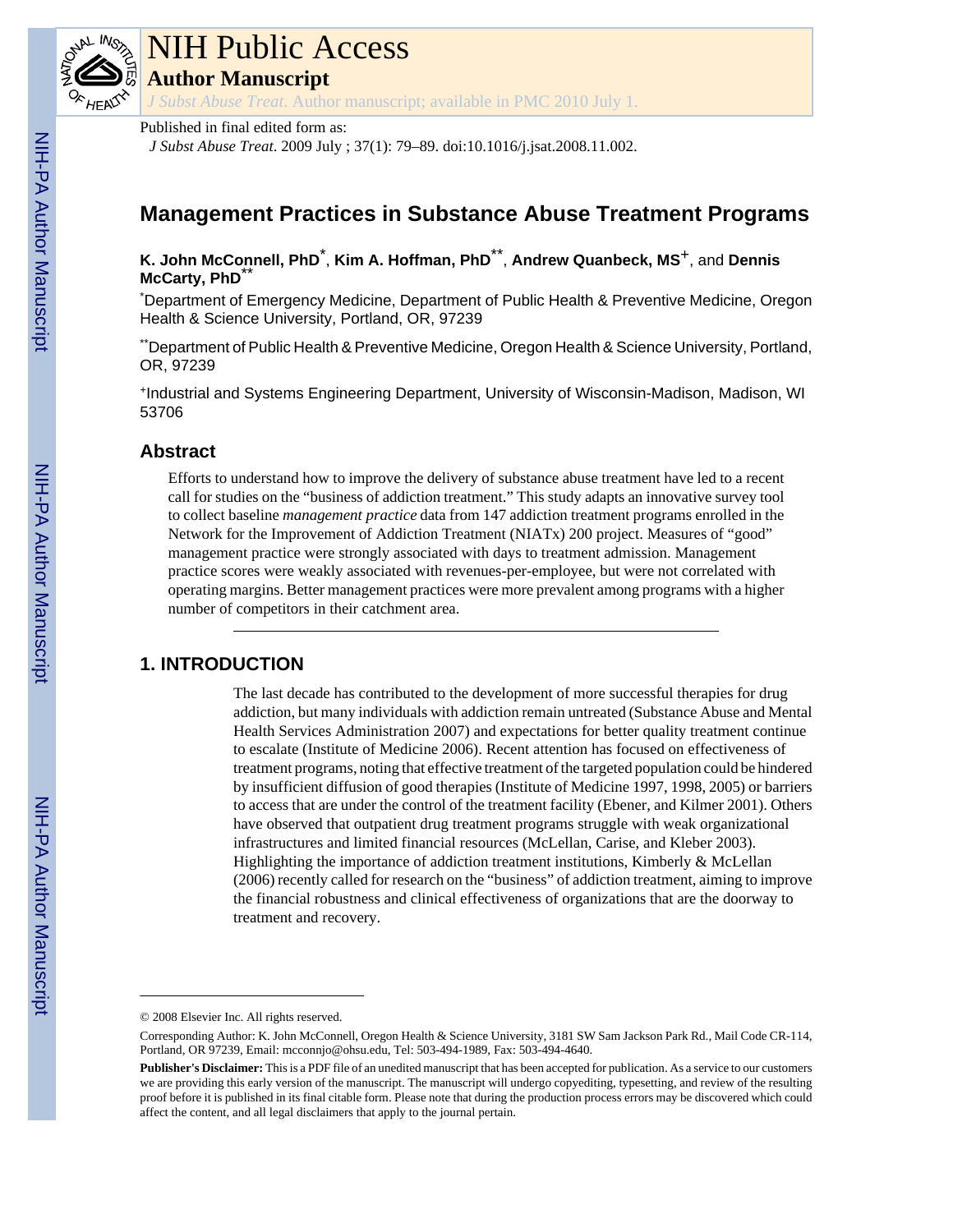Most research on organizational performance has tended to focus on measures of labor, capital, and human skills. Relatively little has been said about the role of management practices within an organization. However, recent research in economics has suggested a new way of measuring and understanding management policies within an organization. Bloom & Van Reenen (2007) surveyed over 700 manufacturing firms on 18 measurement practices and found that these practices could be measured and quantified, and that better management practices were strongly correlated with firm performance. An important aspect of their work was the use of a telephone survey designed to elicit true information on organizational practices and minimize the gaming of responses toward favorable scores. Application of this assessment tool to addiction treatment centers may shed light on variability in management practices and the relationship between stronger and weaker management practices and the delivery of drug and alcohol treatment services.

Research within addiction treatment agencies has begun to articulate the organizational characteristics associated with organizational performance and treatment effectiveness. Papers based on a 15-year longitudinal study, for example, concluded that organizational factors such as program ownership, affiliation, director qualifications, and quality practices were related to the delivery of accepted standards of care (D'Aunno 1995, 2002). Paul Roman and colleagues described the management practices of addiction treatment programs (Roman, Ducharme, and Knudsen 2006) and reported that high-performing organizations were embedded within larger organizations, but maintained decentralization with regard to their own employees (Richardson et al. 2002), provided job autonomy and adequate monetary and nonmonetary rewards for job performance (Knudsen, Johnson, and Roman 2003), and systematically monitored program performance through the use of information technology (Ducharme, Knudsen, and Roman 2006).

The notion that organizations and institutions matter is also reflected in research that modifies the delivery of substance abuse treatment services. The Network for the Improvement of Addiction Treatment (NIATx), for example, coached treatment centers to make process improvements through organizational changes and improve the quality of care (Capoccia et al. 2007; Hoffman et al. 2008; McCarty et al. 2007). NIATx is a community of drug and alcohol treatment centers participating in collaborative efforts to apply process improvement technology and enhance the quality of care for addiction treatment. The Substance Abuse and Mental Health Services Administration and the Robert Wood Johnson Foundation supported the initial grantees. Learning sessions, coaching and learning circle telephone calls supported agency efforts to develop change teams and altered the delivery of treatment services in order to reduce days to admission, minimize appointment no-show rates, increase treatment admissions and enhance retention in care. Analysis of two cohorts of participants found 40% reductions in days to treatment and 10% to 20% improvements in retention in care (Hoffman et al, 2008; McCarty et al 2007).

Based on the initial demonstrations of NIATx impact, 200 treatment centers from five states (Massachusetts, Michigan, New York, Oregon, and Washington) were recruited to participate in a randomized trial (NIATx 200). The sample of recruited sites consisted of outpatient treatment programs but did not included methadone clinics. Participating treatment centers were randomized to four levels of support for implementing process improvement: (1) learning sessions, coaching, interest circle calls and an interactive internet site; (2) learning session and web site; (3) coaching and website; and (4) interest circle calls and web site.

This paper uses data gathered prior to randomization to investigate management practices in NIATx 200 programs. Adapting the Bloom and Van Reenen (2007) approach from economic survey work, we score specific management practices (such as the use of data, goal setting, and employee incentives) and assess their association with program performance. The goal is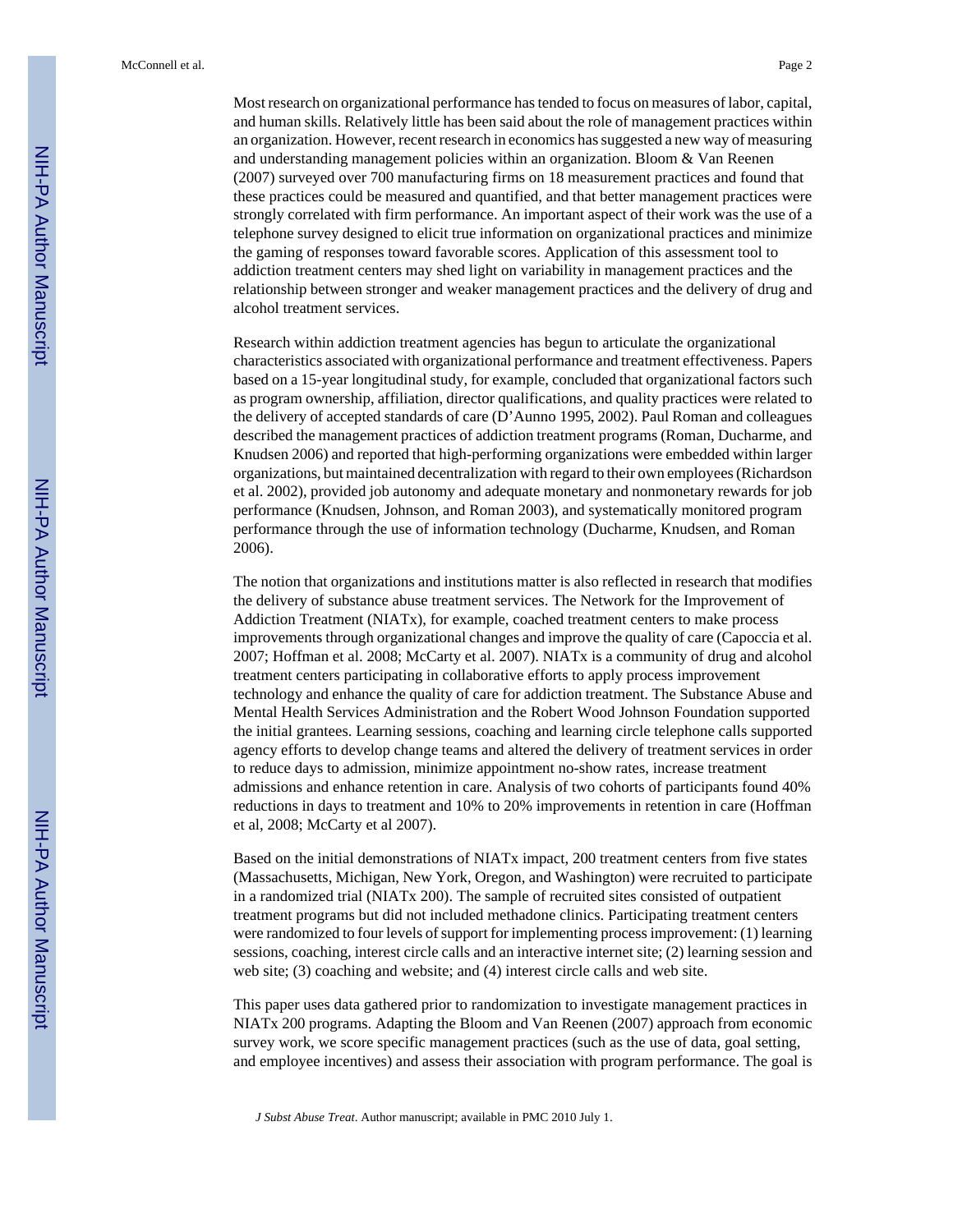to use baseline data from this larger experiment to describe in more detail how addiction treatment programs are managed, and to determine whether good management practices translate to improved organizational performance and client treatment.

## **2. MATERIALS AND METHODS**

#### **Survey design**

Our telephone survey included 14 management practices grouped into 4 areas: intake and retention (2 practices), quality monitoring and improvement (5 practices), targets (3 practices), and employee incentives (4 practices). Table 1 provides a brief description of these 4 groupings and 14 practices. The first section probed strategies used to improve access and retention. The quality monitoring section focused on tracking key performance indicators in the organization, including how the data are collected and disseminated to employees. The targets section examined corporate targets (whether goals are simply financial or operational or more holistic), the realism of the targets (stretching, unrealistic, or nonbinding), and the transparency of targets (simple or complex). The incentives section examined promotion criteria (e.g., purely tenurebased or including an element linked to individual performance), pay and bonuses, and coping with underperforming employees. Based on these 14 questions on different management practices, programs were scored between 1 and 5 for each question, with a higher score indicating a better performance.

This evaluation tool could, in principle, provide some quantification of addiction treatment programs' management practices. However, as is well known in the surveying literature, a respondent's answer to survey questions is typically biased by the scoring grid and anchored towards those answers that they expect the interviewer thinks is "correct." To reduce the potential for this bias, we used the Bloom & Van Reenen (2007) "blind" scoring method. In this process, respondents are not told that they are being scored. Instead, the interview is based on a series of open questions (e.g. "Can you tell me how you promote your employees?"), rather than closed questions (e.g., "Do you promote your employees on tenure [yes/no]?"). For each practice, the first question is broad, with detailed follow-up questions continuing until the interviewer can make an accurate assessment of the hospital's typical practices, providing a score from 1 to 5. Each telephone interview took approximately 60 minutes to complete.

Another potential bias might arise if interviewers knew about the program's performance before interviewing. For example, prior knowledge that a program had short times-to-treatment might lead the interviewer to evaluate the program more generously, and record higher scores for each question. Data on client times-to-treatment, however, were collected independently; the interview did not assess days to treatment.

Since the scaling may vary across the 14 measured practices (for example, interviewers might consistently give programs a higher score on question #1 when compared to question #2), we converted the scores (from the one to five scale) to z-scores by normalizing by practice to mean zero and standard deviation one. In the analyses, the unweighted average across all z-scores is used as the primary measure of overall managerial practice.

Appendix A details the practices and the type of questions that were asked in the same order as they appeared in the survey. Appendix B gives 4 example practices, the associated questions, examples, and scoring system.

#### **Selection of programs and obtaining interviews**

NIATx 200 recruited 174 agencies with 201 outpatient treatment centers (some agencies had multiple programs spread throughout the state).The survey sample for this study consisted of 172 addiction treatment agencies. Two agencies did not respond to requests for interviews.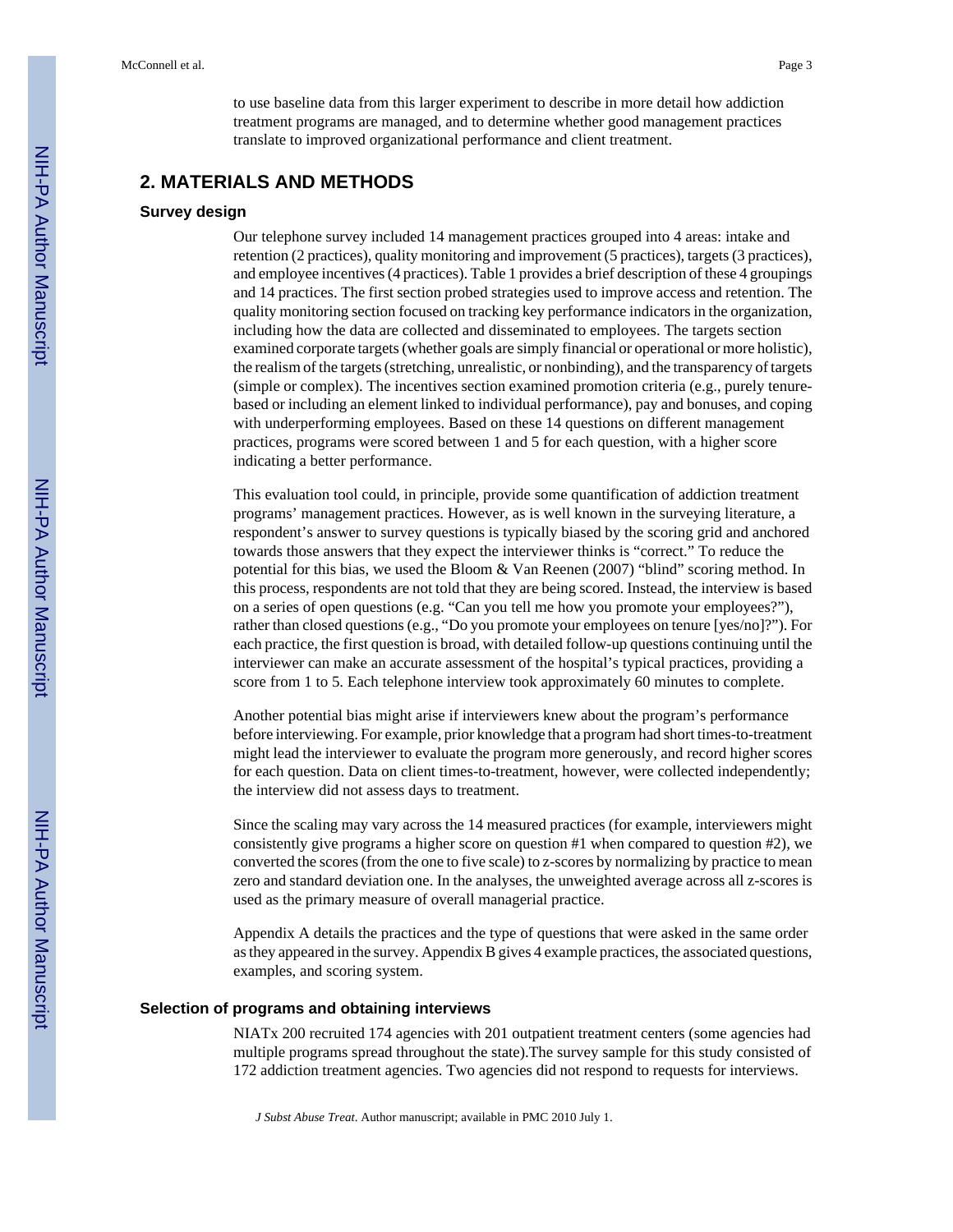As part of their enrollment in NIATx 200, executive sponsors from each agency agreed to complete a 60 minute management interview. Each agency was paid \$200 as an incentive to provide interview time, survey data, and other information. Surveying began on June 18, 2007 and the majority (73%) were completed by August 31, 2007, with our final interview completed on February 29, 2008. Some of the interviews were conducted at a later date because of delayed enrollment. In particular, Massachusetts was a late addition to the NIATx study, and interviews for programs in this state were conducted after November 1, 2007.

The survey team consisted of 3 interviewers with Masters degrees. Prior to the survey, interviewers spent 2 days in training to develop consistency in our interview and scoring techniques. Nicholas Bloom, developer of the management practice survey of manufacturing firms, reviewed our instrument, made a site visit, and participated in the training to ensure that data collection and scoring were consistent with the original survey. Our survey methodology was designed to parallel his methodology as closely as possible.

Of the original 172 surveys, 5 programs were excluded because interviewers marked the survey as "respondent unwilling to provide information." An additional 20 programs were excluded because they lacked complete information on important variables, such as days-to-treatment or employee FTE. The analytic sample included f 147 surveys -- 109 (74%) executive sponsors or Chief Executive Officers (CEOs), 15 (10%) Chief Financial Officers (CFOs) or clinical managers, and 16 (11%) treatment unit directors or counselors. Seven job titles (5% of interviewees) were not ascertained.

To assess consistency in scoring, we double-scored a subset of interviews, in which one interviewer conducted and scored the interview, and the second listened and scored remotely. We describe the correlation between these scores in our Results.

#### **Outcome Measures**

Our primary outcome measure is days-to-treatment. Days-to-treatment is important because we assume that improving the intake process will increase the likelihood that patients enter and remain in care. Reducing time to treatment is a focus of current NIATx efforts (McCarty et al. 2008; McCarty et al. 2007), and a similar time-to-treatment measure is used as part of the Healthplan Employer Data and Information Set (HEDIS) to monitor health plan performance (National Committee for Quality Assurance 2007).

As part of its baseline data collection, the NIATx 200 research team collected information on days-to-treatment through monthly telephone calls to each agency. In these calls, the caller identified herself as part of the NIATx 200 team and asked the receptionist to provide the date of the next available appointment. This study analyzes data from 1081 of these pseudo-patient phone calls to 147 agencies. On average, each agency received 7.3 phone calls (range 1 to 9, standard deviation 2.2)

#### **Additional Measures**

In addition to the information on management practices, interviewers collected 2 years of information about the organization's revenues, operating margins ((revenues – operating expenses)/operating expenses), number of employee full time equivalents (FTE), and competing programs within the catchment area. Prior to the phone interview, respondents were emailed and informed of the financial data that they would be expected to provide. The survey also asked respondents to report the number of competing programs in their catchment area.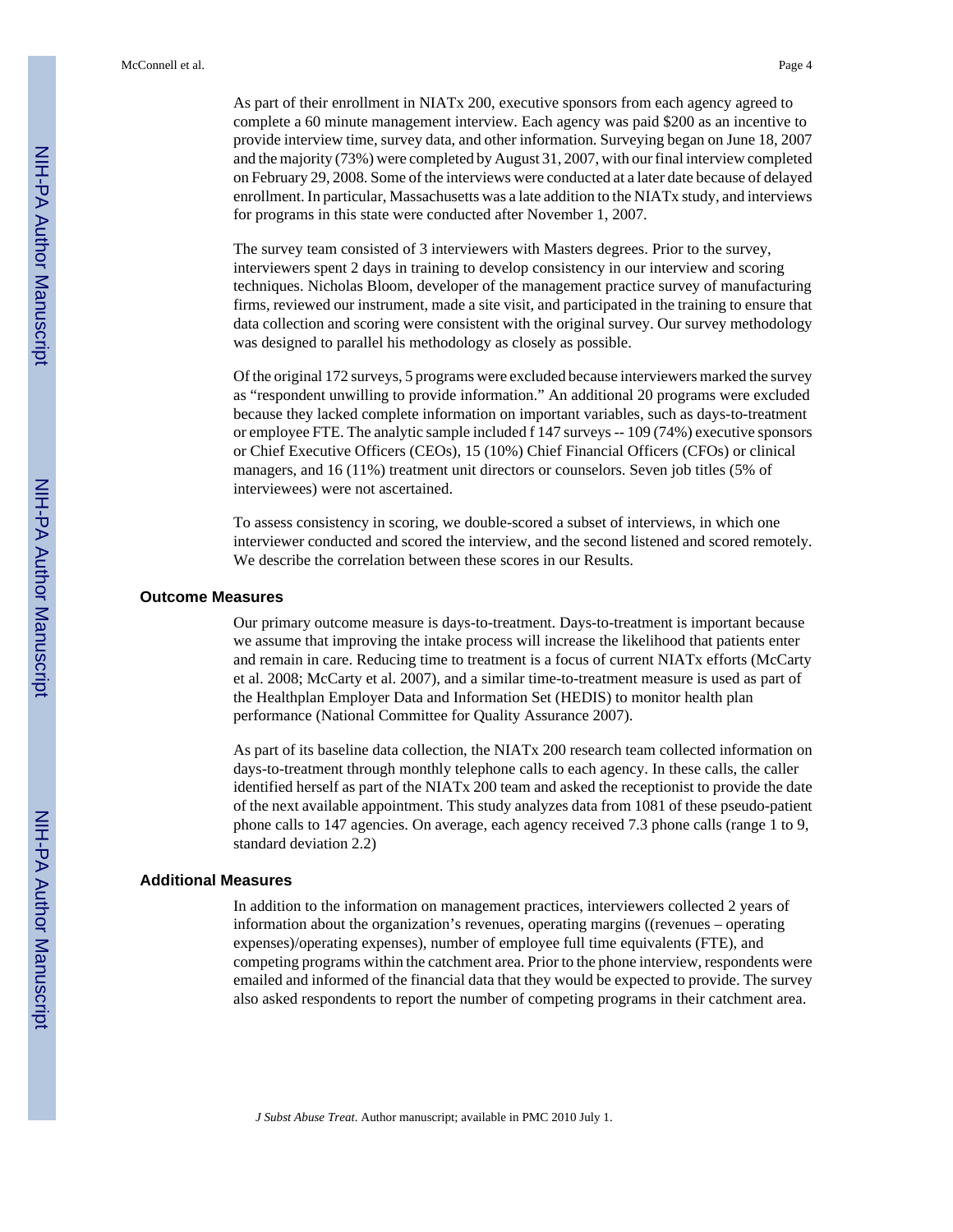#### **Analyses**

The primary outcome variable was days-to-treatment. We also analyzed measures of financial performance, including 2 year measures of productivity: the log of revenues/employees, and operating margins.

In the analysis of days-to-treatment, we used negative binomial regressions with standard errors clustered by program. The explanatory variable of interest is the management practice z-score, averaged across 14 practices. Other measures included employee FTE, fixed effects for state and interviewer (each interviewer conducted at least 30 surveys), dummy variables for the day of week that each phone call was placed, and dummy variables indicating the month that the survey was conducted.

The analyses of financial outcomes were based on linear regressions on the management practice z-score, log of employee FTE, and fixed effects for state, interviewer, and month in which the survey was conducted. French (French et al. 1997) notes it is often difficult for substance abuse programs to provide accurate information on revenues and costs without careful instrumentation. Thus, we limited our analyses of financial outcomes to programs that could provide this information and excluded programs that provided information that were deemed unreliable (e.g., nonpositive revenues or revenues exactly equal to expenses).

To assess the effects of competition, we conducted linear regressions on the z-score of management practice on the number of competitors in the catchment area (as reported by respondents), and fixed effects for state, interviewer, and month in which the survey was conducted.

Finally, we conducted an empirical simulation to assess potential policy implications of improved management practices. Specifically, we use our model to estimate the change in average waiting time from first phone call to first appointment that would occur with a hypothetical intervention that targeted programs with management practice scores below the 50<sup>th</sup> percentile (i.e., relatively low performing), under the assumption that this intervention would transform these practices so that their practices would be equivalent to scores at the 75th percentile (i.e., relatively high-performing).

We develop these results in three steps. First, we run our model on all programs and save the coefficients. In the second step, we use those coefficients to generate predicted waiting times among the programs with management practice scores below the 50<sup>th</sup> percentile. In the third step, using these same coefficients, we generate predicted waiting times among the same group of programs, under the assumption that their management practice score was at the 75th percentile. We use the difference of the means in steps 2 and 3 to determine the change in waiting times that would be associated with improved management practices. We derive 95% bias-corrected confidence intervals (CIs) using bootstrapping with 1,000 repetitions.

The Institutional Review Board at Oregon Health & Science University reviewed and approved study procedures.

## **3. RESULTS**

Summary statistics for the sample of 147 outpatient programs are provided in Table 2.

To test for the presence of measurement error in the management practice scores, interviews were double scored for 14 programs, with one interviewer conducting the interview and scoring the survey tool, and a second listening remotely and scoring independently. The correlation was strongly positive (a correlation coefficient *of* 0.80; *p* < 0.001).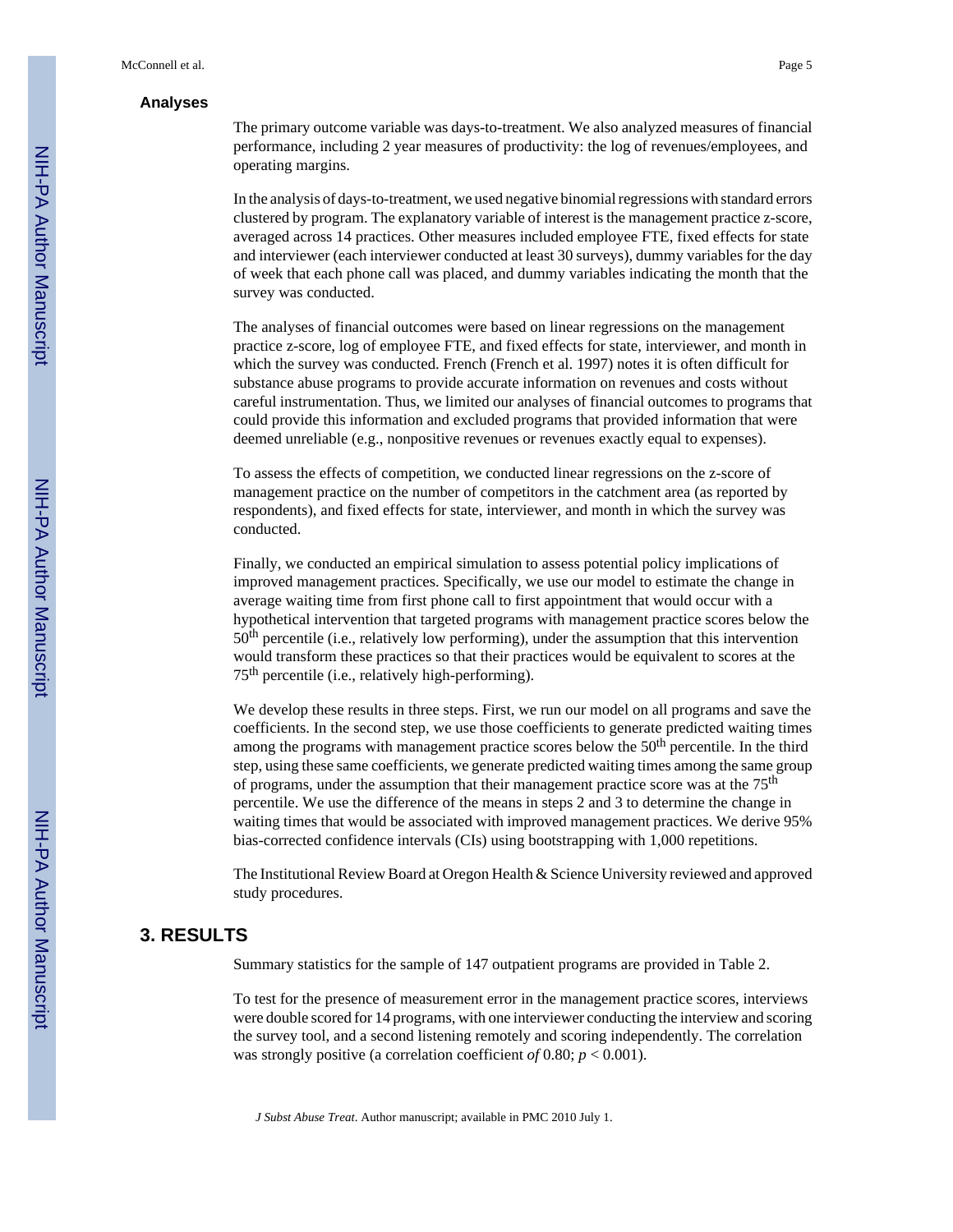Figure 1 shows the distribution of the average management scores per firm across all 14 practices, in raw form (not in z-score form). The distribution is skewed to the right, with a relatively small group of programs exhibiting high scores, and a larger group clumped toward the lower end.

Table 3 displays the results of the negative binomial regression on days-to-treatment (time from first phone call to first appointment), displaying the coefficients and standard errors for key variables (the management z-score and employee FTE) while suppressing the coefficients on dummy variables. Higher management practice scores were significantly associated with shorter waiting times ( $p < 0.001$ ).

These results are based on an average overall management score, constructed from scores on 14 separate questions. We investigated the role of individual practices and found that 7 of the practice z-scores were individually significant at the 5% level or above, while 7 appear insignificant. The 7 significant practices included (Q1) intake, (Q2) retention, (Q3) continuous improvement, (Q4) performance tracking, (Q6) reviewing agency performance, (Q8) target balance, and (Q10) performance clarity. The results of these 14 individual regressions are provided in Appendix C.

We also calculated the average score separately for the four groups of management practices and re-ran the model using these scores. Management scores for 3 of the groups were significantly associated with days-to-treatment: intake/retention (−0.181, *p* < 0.01), quality monitoring and improvement (−0.245, *p* < 0.01), and targets (−0.229, *p* <0.01). The management score for employee incentives was not significant  $(-0.071, p = 0.51)$ .

Table 4 investigates the association between financial measures and management practices. Management practices were weakly associated with revenues per employee  $(P < 0.10)$ . There was no statistically significant association with operating margins.

Table 5 investigates the association between management practice scores and the number of competing programs in the catchment area. Higher scores were associated with programs in more competitive areas  $(p \le 0.05)$ . We were concerned that this result might be partly a result of a small group of programs that existed in isolated areas with no other competitors or only one other competitor. Eliminating these 39 programs increased the coefficient (0.09) as well as the standard error (0.04) but the association was still significant at the 5% level.

Finally, we conducted an empirical simulation to estimate the effects of improving management practice scores among the subset of programs with scores below the 50<sup>th</sup> percentile. In this simulation, we used the coefficient from our model displayed in Table 3 to generate 2 estimands: average waiting days, and the percentage of patients waiting more than 7 days for the first appointment. We generated these estimates for our subset of programs under 2 scenarios: with management scores as originally scored, and with management scores set at the 75th percentile. The results of this simulation are displayed in Table 6. We found that this hypothetical intervention would reduce waiting times by an average of 2 days (95% CI (0.3, 3.7)), and that it would reduce the percentage of patients waiting more than 7 days by 9.1% (95% CI (0.4%, 15.2%)). Although we cannot attribute causality to the management scores on times to treatment, these simulation results are more directly interpretable than the coefficient estimates presented in Table 3.

#### **4. DISCUSSION**

Management practices in substance abuse programs were strongly associated with client daysto-treatment. The association between management practices and revenues was weaker but suggestive, with management scores positively associated with revenues-per-employee at the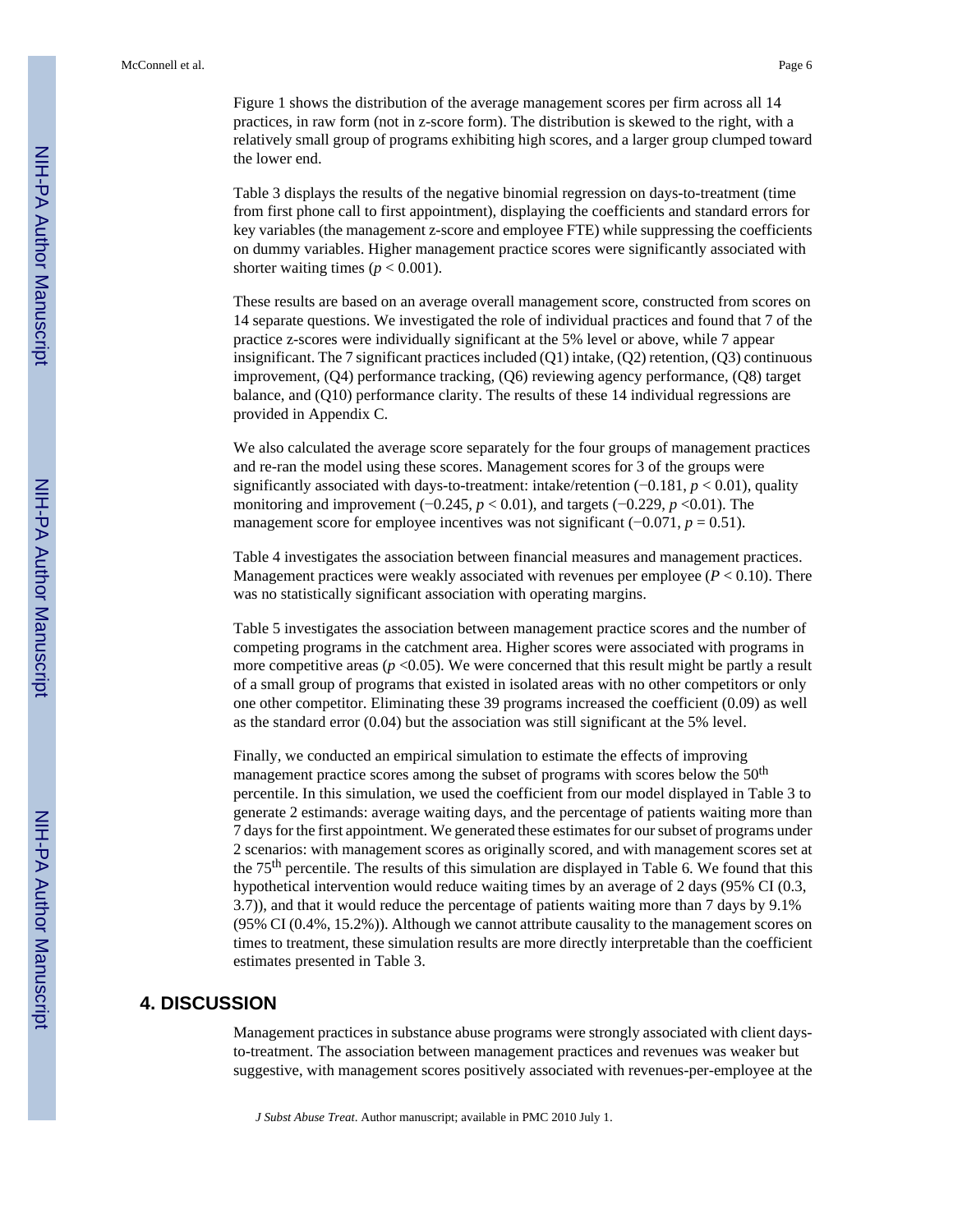10% significance level. We found no statistically significant association between management practice and operating margins. Better management practices were associated with a higher number of competitors in a program's catchment area. Overall, these results support the importance of management practice in the way that it affects client treatment, and potentially in the long-term performance of addiction treatment programs.

While other research on substance abuse treatment programs has begun to describe the importance of management practice and organizational factors in client outcomes, our approach differs substantially. In particular, most studies on substance abuse treatment programs can be classified as qualitative, or as quantitative analyses based primarily on administrative data or relatively simple survey questions. This study used a scoring method based on telephone interviews with open ended questions. This may provide a more detailed measure of the internal organization of treatment programs.

The results of this study are similar to the findings of Bloom and Van Reenen (Bloom, and Van Reenen 2007), who developed the management practice score survey tool and administered it on over 700 manufacturing firms. They found the management practice score to be positively associated with revenues and profitability. Furthermore, they find that good management practices are more prevalent when product market competition is strong.

In contrast to Bloom and Van Reenen, we do not find a strong association between management scores and financial outcomes. The lack of a strong statistical association may be partly attributable to our relatively smaller sample size (approximately 200 observations on 100 programs compared to their 5000 observations on 700 firms). It may also reflect the poor quality of financial data gathered in our interviews (discussed in our Limitations below). Furthermore, it may be difficult to compare outcomes in this dimension, since manufacturing firms exist primarily to make profits, while substance abuse treatment programs consist largely of nonprofit and government programs whose primary goal is to serve their clients.

Our management score was based on an average of 14 questions grouped into 4 areas: intake and retention; quality monitoring and improvement; targets; and incentives. In separate regressions using average scores in these 4 areas, we found that the average scores for the first three groups – intake/retention, quality monitoring, and targets – were significantly associated with days-to-treatment. The first two groups of management practices reflect careful attention to how the client is received and welcomed, as well as how the agency monitors the client's care. These are the types of practices that have been recommended by NIATx and similar programs. The third group of management practices, targets, addresses the types of goals that the agency sets for itself, the difficulty in these goals, and clarity with which goals are communicated to employees within the agency. These management practices do not appear to have been explicitly recommended by any of the national improvement initiatives. However, their association with lower waiting times is consistent with the concept of organizations that consciously sets and pursues ambitious goals for improved client treatment.

One area, incentives, did not appear to be associated with days-to-treatment. The incentive group of questions asks about mechanisms for hiring and firing employees, promoting good performers, and retaining talent. Individually, none of these questions were associated with waiting times or financial outcomes. There are several possible explanations for this finding. First, it may represent a failure of our instrument to translate these specific questions from manufacturing to the domain of substance abuse treatment programs. Alternatively, the finding may reflect general difficulty in employment in the arena of substance abuse treatment. For example, our interviewers noted that programs often complained that it was extremely difficult to fire employees because employee turnover was high to begin with, and if they were to fire an employee they could never be sure that they would find a replacement in a timely manner.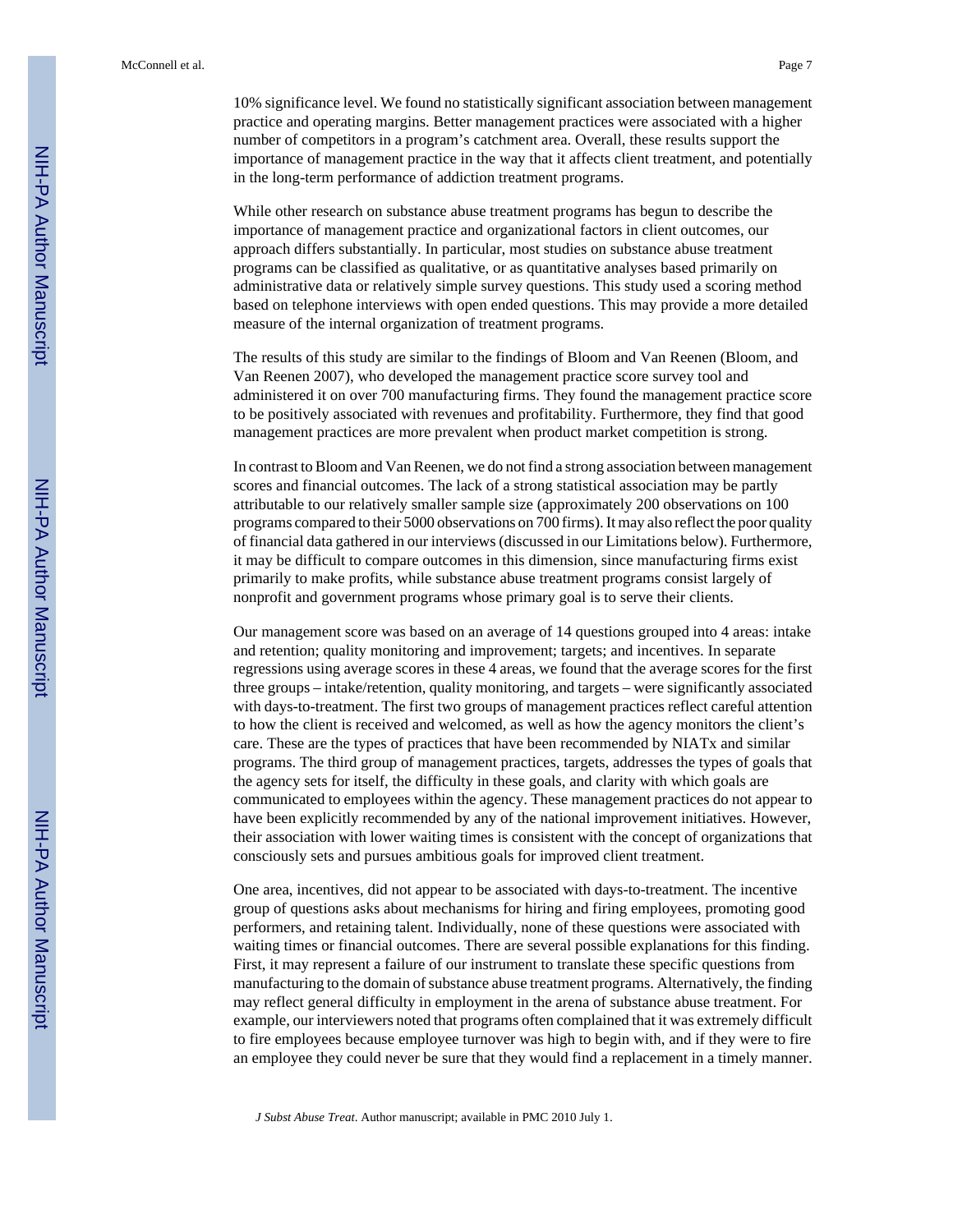## **Limitations**

This study had several limitations. Although management scores were strongly associated with days-to-treatment, the relationship may not be causal. For example, programs that have short times-to-treatment and higher revenues per FTE (perhaps due to patient payer mix) may have resources that enable them to improve management practices. This would bias the coefficient on the management score upward. In contrast, programs that are high performing (perhaps attributable to hard working clinicians and staff) may feel less pressure to improve their performance and may invest very little in their management practices. This would bias the coefficient on the management score down.

The primary outcome of interest, days to first appointment, was collected by a phone call from a NIATx 200 investigator who identified herself as part of the research project. Thus, these pseudo-patient calls were not blinded. Knowledge that the caller was not a patient and that the information was being reported may have led to measurement error in these variables.

This study is also limited by the lack of good quality financial information available from the treatment programs in our sample. Interviewers noted that respondents often had difficulty reporting financial data, even when the data should be readily available (e.g., annual revenues). Expense or cost data may be even less reliable, as evidenced in part by the extensive instrumentation and efforts of Mike French and his Drug Abuse Treatment Cost Analysis Program (DATCAP) (French et al. 1997; French, Salome, and Carney 2002; Roebuck, French, and McLellan 2003).

The majority of our interviews were with executive sponsors, and their perception of management practices may be different than lower-level managers. The average z-score for the 109 executive sponsor interviews was  $0.04$  (standard deviation = 0.59); The average zscore for the 38 interviews that were conducted with other (non-executive sponsor) managers interviews was  $-0.13$  (standard deviation = 0.70). Thus, there is some evidence that of a disconnect between higher level managers and those who are on the front line of care, although differences were not statistically significant ( $p = 0.15$ ).

The generalizability of the results may be limited by our sample of addiction treatment programs. This study focused on programs that had volunteered to be part of the NIATx 200 project, and these programs may not be representative of treatment programs across the state. On the one hand, volunteering for the NIATx 200 program may represent a signal that programs have already begun to think carefully about organizational processes and quality improvement. On the other, poorly managed programs may have been more motivated to participate in the NIATx 200 program, recognizing that they might make substantial gains in their participation.

Although we found a strong correlation in scores among different scorers of the same interview, we did not perform a "test-retest" evaluation, in which a subset of programs would have been interviewed twice, each time using a different interviewer and different respondent. We did not perform this evaluation because we were concerned that additional requests for information might lead programs to drop out of the NIATx 200 project. However, in their study, Bloom & Van Reenen performed repeat interviews on 64 firms, contacting different managers in the firm and using different interviewers. They found the score from the first interview to be strongly and positively correlated with the score from the second interview (a correlation coefficient of 0.734,  $p<0.01$ ). Their results suggest that scores from the survey tool are not strongly dependent on the interviewer or respondent.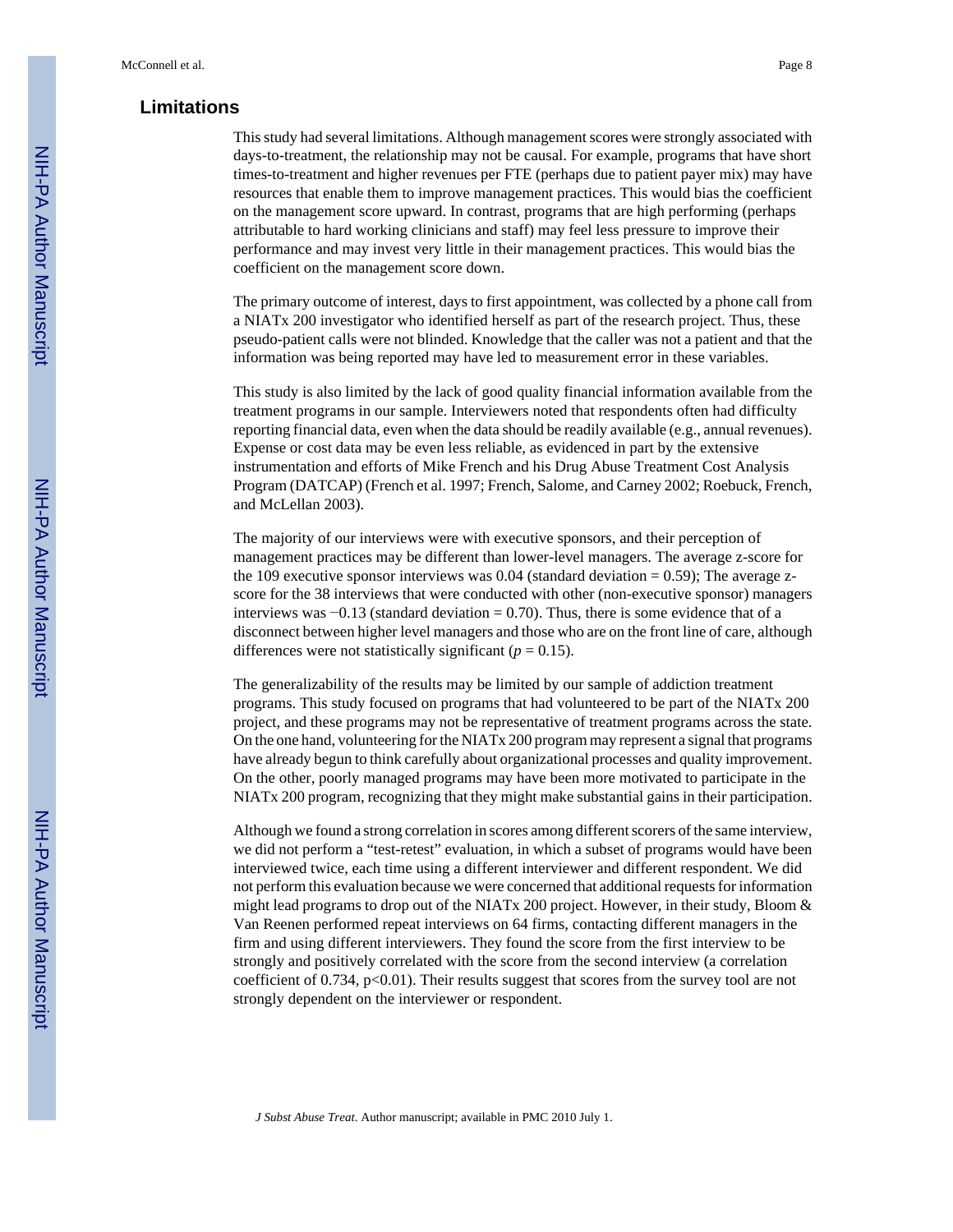## **Implications**

Our research is based on an attempt to develop specific indicators of best management practice in substance abuse treatment programs. This research responds to a call by Kimberly & McLellan (2006) for research on the "business" of addiction treatment, and to calls by other prominent researchers for greater attention to the managerial issues in health care generally (Clancy, and Kronin 2004; Shortell, Rundall, and Hsu 2007; Walshe, and Rundall 2001). Our results show that better management practices – particularly in the areas of client intake and retention, data monitoring and quality improvement, and program target setting – are associated with improved client times-to-treatment. Policy-makers need to emphasize that improving patient care is not just about improving treatments – it should also be accomplished through improving the delivery of care. Management practices are an important component of this delivery.

An important message for program managers is that there are managerial techniques that have been successfully adopted in other settings but that probably have not been widely adopted or disseminated within addiction treatment organizations. Managers can look at the fourteen practices we list in the appendix and self-score their program against these. Managers who diligently self-score themselves against the practice grid may get a reasonable evaluation of their organization's management practices

Our findings on management practices and financial outcomes are weaker but suggestive. Since treatment programs often struggle financially, a useful avenue for future research is to identify more specifically the extent to which better management practices may aid in programs' financial robustness.

Our survey tool may be useful to researchers for at least 2 reasons. First, the management score may be assessed and used to explore the association between management practice and other outcomes of interest (such as client retention or successful discharge). In addition, the tool may be administered to programs by investigators interested in identifying high (or low) performing programs. This information can be used to stratify programs for analysis or to identify a subset of programs for intervention.

Finally, a mature understanding of the types of practices that are closely associated with programmatic success – broadly defined – may lead to the creation of a roadmap or public description of recommended practices. Dissemination of a set of identified process improvement practices is already a core component of the NIATx program. Extending these promising practices to include areas like data monitoring, programmatic targets, and employee incentives could be an effective way to achieve improved client treatment and outcomes while creating a more financially robust infrastructure of treatment programs.

## **ACKNOWLEDGMENTS**

This research was supported by a grant from National Institute on Drug Abuse (R01 DA020832). We are thankful to Nick Bloom for suggestions on adapting and implementing the management practice survey; to Gretchen Luhr, Marie Shea, and Susan Rosenkranz for their efforts in conducting the survey; to Anna Wheelock for pseudo-patient phone calls; and to Traci Rieckmann, David Gustafson, Alice Pulvermacher, Jay Ford, and Renee Hill for their help and suggestions. Preliminary versions of this work were presented at the AcademyHealth Annual Research Meeting in Washington, DC, in June, 2008, and at the American Society of Health Economists meeting at Duke, NC, in June, 2008. We are especially grateful for the cooperation and collaboration from the participating members of the NIATx 200 project.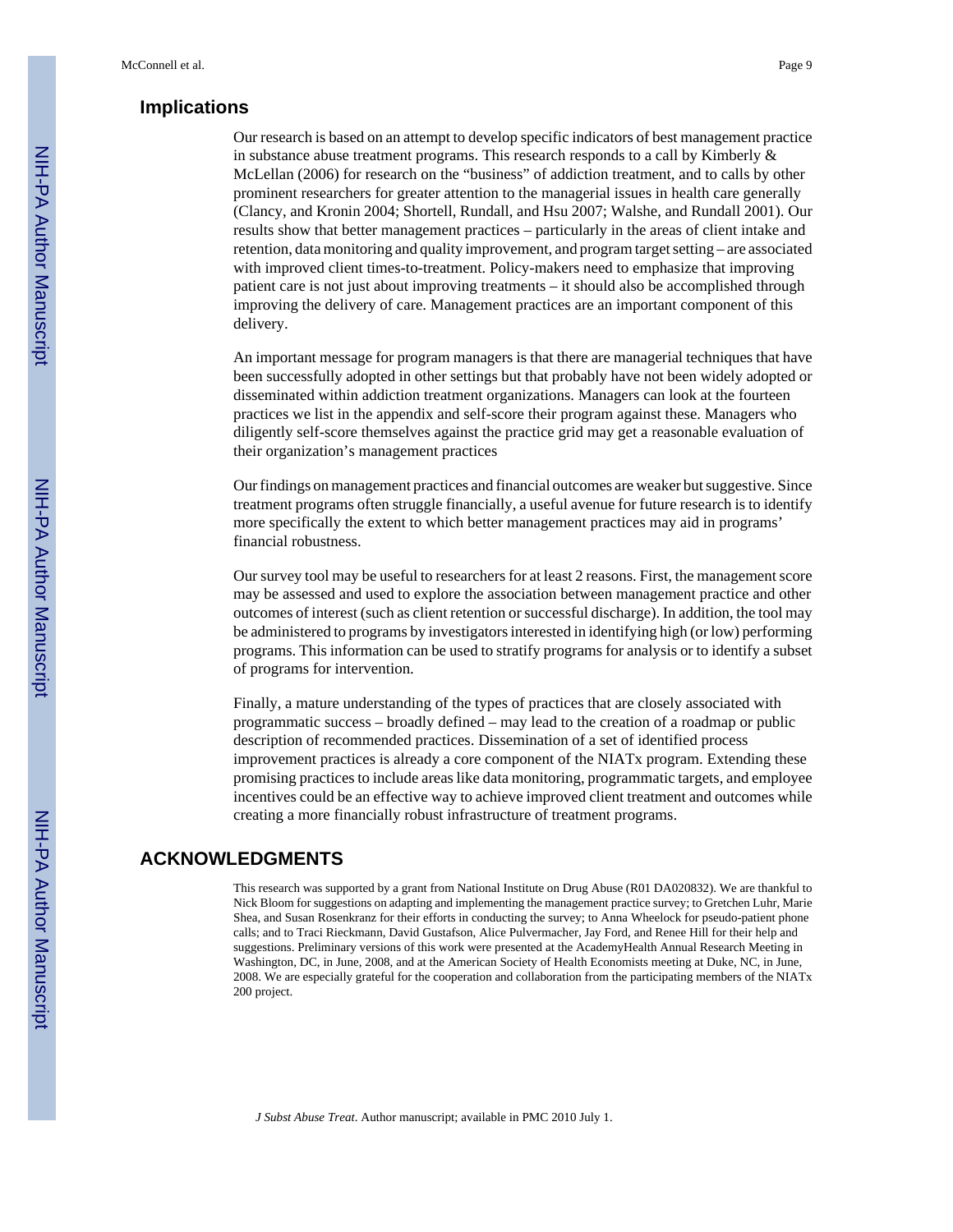## **REFERENCES**

- Bloom N, Van Reenen J. Measuring and Explaining Management Practices Across Firms and Countries. Quarterly Journal of Economics 2007;122:1351–1408.
- Capoccia VAF, Cotter DH, Gustafson EF, Cassidy JH, Ford L, Madden BH, Owens SO, Farnum MD, Molfenter T. Making "stone soup": How process improvement is changing the addiction treatment field. Joint Commission Journal on Quality and Patient Safety 2007;33:95–103. [PubMed: 17370920]
- Clancy C, Kronin K. Evidence-based Decision Making: Global Evidence, Local Decisions. Health Aff (Millwood) 2004;24:151–162. [PubMed: 15647226]
- D'Aunno, T. Treating drug abuse in America: Results from a study of the outpatient substance abuse treatment system 1988–1995. Ann Arbor, MI: Institute for Social Research, University of Michigan; 1995.
- D'Aunno, T. Treating drug abuse in America: Results from a study of the outpatient substance abuse treatment system, 1988–2000. Ann Arbor, MI: Institute for Social Research, University of Michigan; 2002.
- Ducharme LJ, Knudsen HK, Roman PM. Evidence-based treatment for opiate-dependent clients: availability, variation, and organizational correlates. Am J Drug Alcohol Abuse 2006;32:569–576. [PubMed: 17127545]
- Ebener, P.; Kilmer, B. Barriers to treatment entry: Case studies of applicants approved to admission. Santa Monica, CA. RAND: Phoenix House/RAND Research Partnership; 2001.
- French MT, Dunlap LJ, Zarkin GA, McGeary KA, McLellan AT. A structured instrument for estimating the economic cost of drug abuse treatment. The Drug Abuse Treatment Cost Analysis Program (DATCAP). J Subst Abuse Treat 1997;14:445–455. [PubMed: 9437614]
- French MT, Salome HJ, Carney M. Using the DATCAP and ASI to estimate the costs and benefits of residential addiction treatment in the State of Washington. Soc Sci Med 2002;55:2267–2282. [PubMed: 12409139]
- Hoffman K, Ford JH, Choi D, Gustafson DH, McCarty D. Replication and sustainability of improved access and retention within the Network for the Improvement of Addiction Treatment. Drug and Alcohol Dependence 2008;98:63–69. [PubMed: 18565693]
- Institute of Medicine. Managing managed care: Quality improvement in behavioral health. Washington, DC: 1997.
- Institute of Medicine. Bridging the gap between practice and research: Forging partnerships with community-based drug and alcohol treatment. Washington, DC: 1998.
- Institute of Medicine. Crossing the quality chasm in mental and substance use treatment. Washington, DC: 2005.
- Institute of Medicine. Improving the Quality of Health Care for Mental and Substance-Use Disorders: Quality Chasm Series. Washington, DC: 2006.
- Kimberly JR, McLellan AT. The business of addiction treatment: A research agenda. J Subst Abuse Treat 2006;31:213–219. [PubMed: 16996384]
- Knudsen HK, Johnson JA, Roman PM. Retaining counseling staff at substance abuse treatment centers: effects of management practices. J Subst Abuse Treat 2003;24:129–135. [PubMed: 12745030]
- McCarty D, Gustafson D, Capoccia VA, Cotter F. Improving Care for the Treatment of Alcohol and Drug Disorders [Forthcoming]. J Behav Health Serv Res. 2008[Epub ahead of print]
- McCarty D, Gustafson DH, Wisdom JP, Ford J, Choi D, Molfenter T, Capoccia V, Cotter F. The Network for the Improvement of Addiction Treatment (NIATx): enhancing access and retention. Drug Alcohol Depend 2007;88:138–145. [PubMed: 17129680]
- McLellan AT, Carise D, Kleber HD. Can the national addiction treatment infrastructure support the public's demand for quality care? J Subst Abuse Treat 2003;25:117–121. [PubMed: 14680015]
- National Committee for Quality Assurance. The State of Health Care Quality: Industry Trends and Analysis. Washington, DC: National Committee on Quality Assurance; 2007.
- Richardson HA, Vandenberg RJ, Blum TC, Roman PM. Does decentralization make a difference for the organization? An examination of the boundary conditions circumscribing decentralized decisionmaking and organizational financial performance. Journal of Management 2002;28:217–244.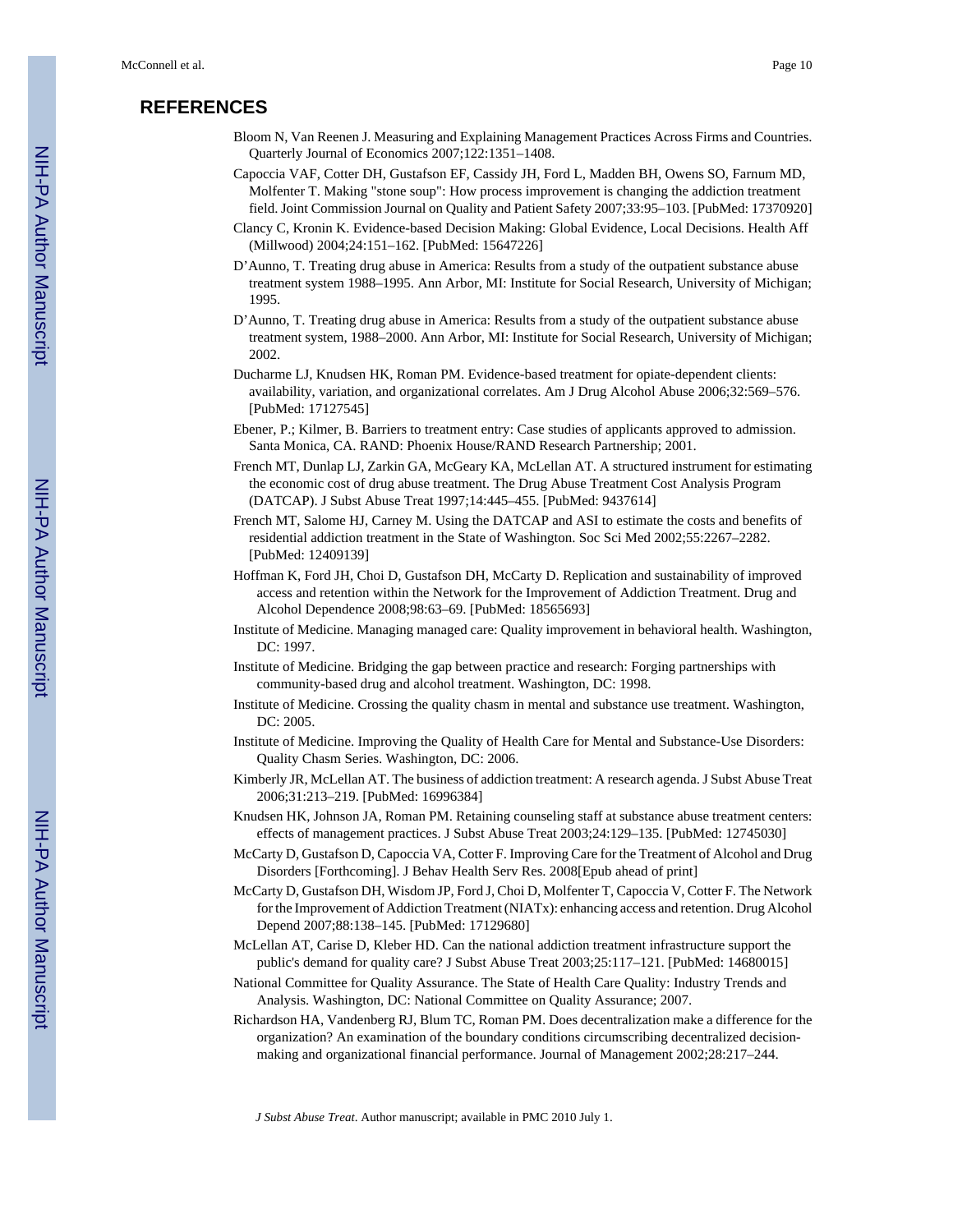- Roebuck MC, French MT, McLellan AT. DATStats: results from 85 studies using the Drug Abuse Treatment Cost Analysis Program. J Subst Abuse Treat 2003;25:51–57. [PubMed: 14512108]
- Roman PM, Ducharme LJ, Knudsen HK. Patterns of organization and management in private and public substance abuse treatment programs. J Subst Abuse Treat 2006;31:235–243. [PubMed: 16996386]
- Shortell SM, Rundall TG, Hsu J. Improving Patient Care by Linking Evidence-Based Medicine and Evidence-Based Management. Jama 2007;298:673–676. [PubMed: 17684190]
- Substance Abuse and Mental Health Services Administration. National Survey of Substance Abuse Treatment Services (N-SSATS): 2006. Data on Substance Abuse Treatment Facilities. Rockville, MD: DHHS Publication No. (SMA) 07-4296; 2007.
- Walshe K, Rundall TG. Evidence-based management: from theory to practice in health care. Milbank Q 2001;79:429–457. [PubMed: 11565163]IV–V

# **Appendix APPENDIX A**

Management Practices and the Types of Questions Asked

| Practice type               | <b>Practice</b><br><b>Number</b> | <b>Practice</b>                 | <b>Example of Questions Asked</b>                                                                                                                                     |
|-----------------------------|----------------------------------|---------------------------------|-----------------------------------------------------------------------------------------------------------------------------------------------------------------------|
| <b>Intake and Retention</b> | $\mathbf{1}$                     | Client flow<br>process (intake) | Briefly describe the intake process for clients, from first call to<br>enrollment in<br>treatment.                                                                    |
|                             |                                  |                                 | What have you done to improve the intake process? Please provide<br>specific<br>examples.                                                                             |
|                             | $\mathfrak{2}$                   | Client retention                | Briefly describe your strategies for helping clients remain in<br>treatment. (E.g., appointment reminder calls, linking with a sponsor,<br>participation incentives.) |
|                             |                                  |                                 | Are there quality improvement processes aimed at retention or<br>treatment<br>completion that have been introduced? Can you give me specific<br>examples?             |
| Quality monitoring and      | 3                                | Continuous improvement          | Do you have quality improvement systems?                                                                                                                              |
| improvement                 |                                  |                                 | How are your quality improvement processes structured? (E.g.,<br>meetings?<br>QI Staff?)                                                                              |
|                             |                                  |                                 | Describe some of the specific problems that have been addressed.                                                                                                      |
|                             |                                  |                                 | What is the role of the staff in the process?                                                                                                                         |
|                             | 4                                | Performance tracking            | What kind of performance indicators (e.g. no-shows, successful<br>discharges,<br>etc.) do you track?                                                                  |
|                             |                                  |                                 | How are the data collected?                                                                                                                                           |
|                             |                                  |                                 | How frequently are these measured? Who gets to see these data?                                                                                                        |
|                             | 5                                | Performance review              | How do you review your performance indicators?                                                                                                                        |
|                             |                                  |                                 | Tell me about a recent meeting                                                                                                                                        |
|                             |                                  |                                 | Who is involved in these meetings? Who gets to see the results of<br>this<br>review?                                                                                  |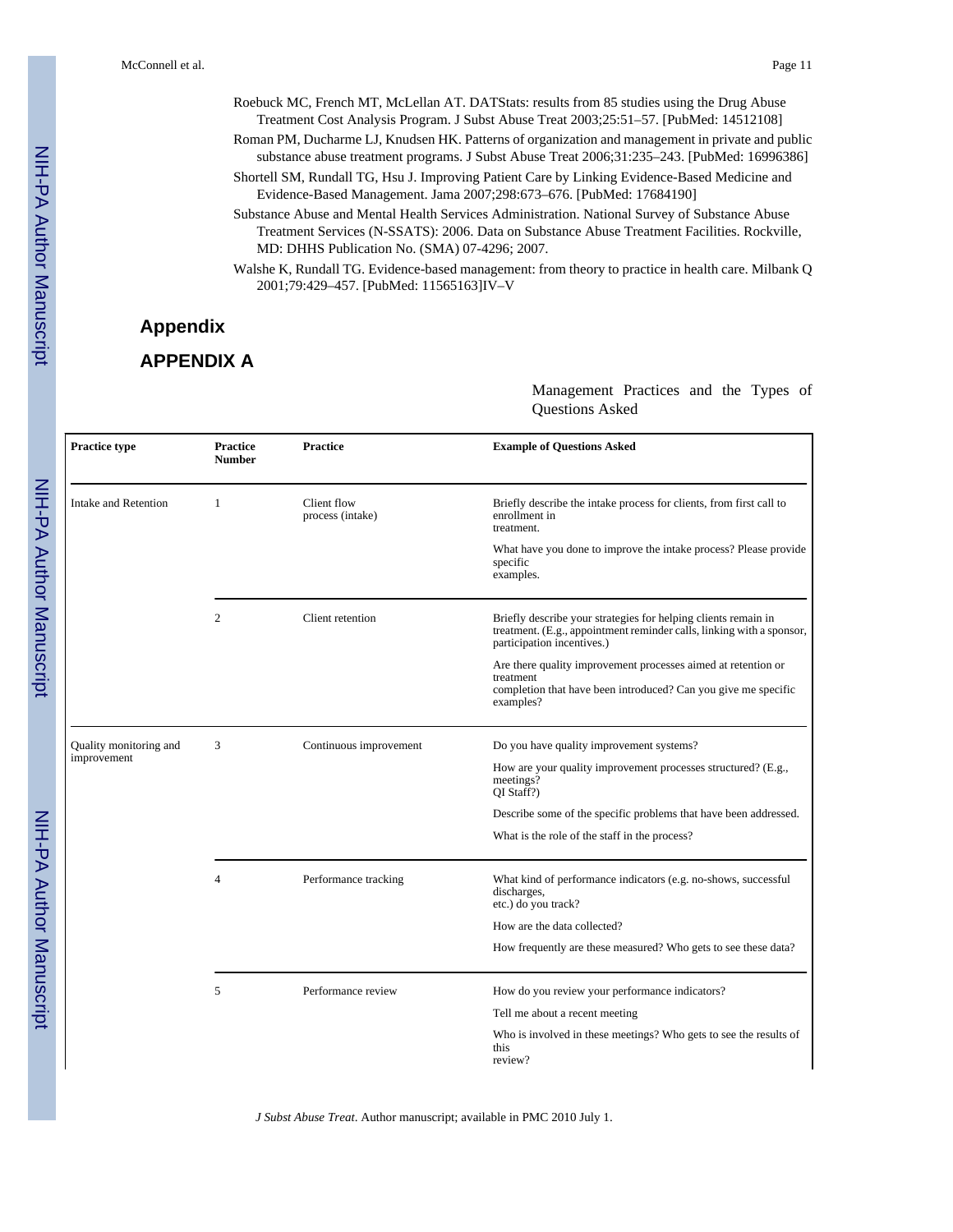NIH-PA Author Manuscript

NIH-PA Author Manuscript

NIH-PA Author Manuscript

NIH-PA Author Manuscript

NIH-PA Author Manuscript

NIH-PA Author Manuscript

| Practice type       | <b>Practice</b><br><b>Number</b> | <b>Practice</b>            | <b>Example of Questions Asked</b>                                                                                          |
|---------------------|----------------------------------|----------------------------|----------------------------------------------------------------------------------------------------------------------------|
|                     | 6                                | Reviewing<br>agency        | When you review your organization's performance, do you<br>find that you generally have enough data?                       |
|                     |                                  | performance                | What type of feedback occurs in these meetings?                                                                            |
|                     | 7                                | Consequence<br>management  | Let's say you've agreed to a plan at one of your meetings. What<br>would happen<br>if the plan weren't enacted?            |
|                     |                                  |                            | How long is it between when a problem is identified to when it is<br>solved? Can<br>you give me a recent example?          |
|                     |                                  |                            | How do you respond when a team or individual repeatedly fails to<br>carry out<br>agreed upon actions?                      |
| Targets             | 8                                | Target balance             | What types of goals are set for the program?                                                                               |
|                     |                                  |                            | What does the board of directors or governing entity emphasize?<br>Financial?<br>Non-financial?                            |
|                     |                                  |                            | Tell me about goals that are not set externally (e.g. by the state or<br>federal<br>government).                           |
|                     | 9                                | Targets stretch            | How tough are your targets? Do you feel pushed by them?                                                                    |
|                     |                                  |                            | On average, how often would you say that you meet your targets?                                                            |
|                     |                                  |                            | Are there any targets which are obviously too easy (will always be<br>met) or<br>too hard (will never be met)?             |
|                     |                                  |                            | Do you feel that on targets that all groups receive the same degree<br>οf<br>difficulty? Do some groups get easy targets?  |
|                     | 10                               | Performance clarity        | If I asked your staff directly about performance goals or expectations<br>set for<br>individuals, what would they tell me? |
|                     |                                  |                            | Does anyone complain that the targets are too complex or confusing?                                                        |
|                     |                                  |                            | How do people know about their own performance compared to<br>other<br>people's performance?                               |
| Employee incentives | 11                               | Rewarding high-performance | Are there any non-financial or financial rewards (bonuses) for top-<br>performers?                                         |
|                     |                                  |                            | If you have a bonus system, how does it work?                                                                              |
|                     |                                  |                            | How does your reward system compare to other addiction treatment<br>programs?                                              |
|                     | 12                               | Removing poor performers   | If you had a worker who could not do his job what would you do?<br>Could you<br>give me a recent example?                  |
|                     |                                  |                            | How long would underperformance be tolerated?                                                                              |
|                     |                                  |                            | Do you find any employees who just manage to avoid being fixed/<br>fired?                                                  |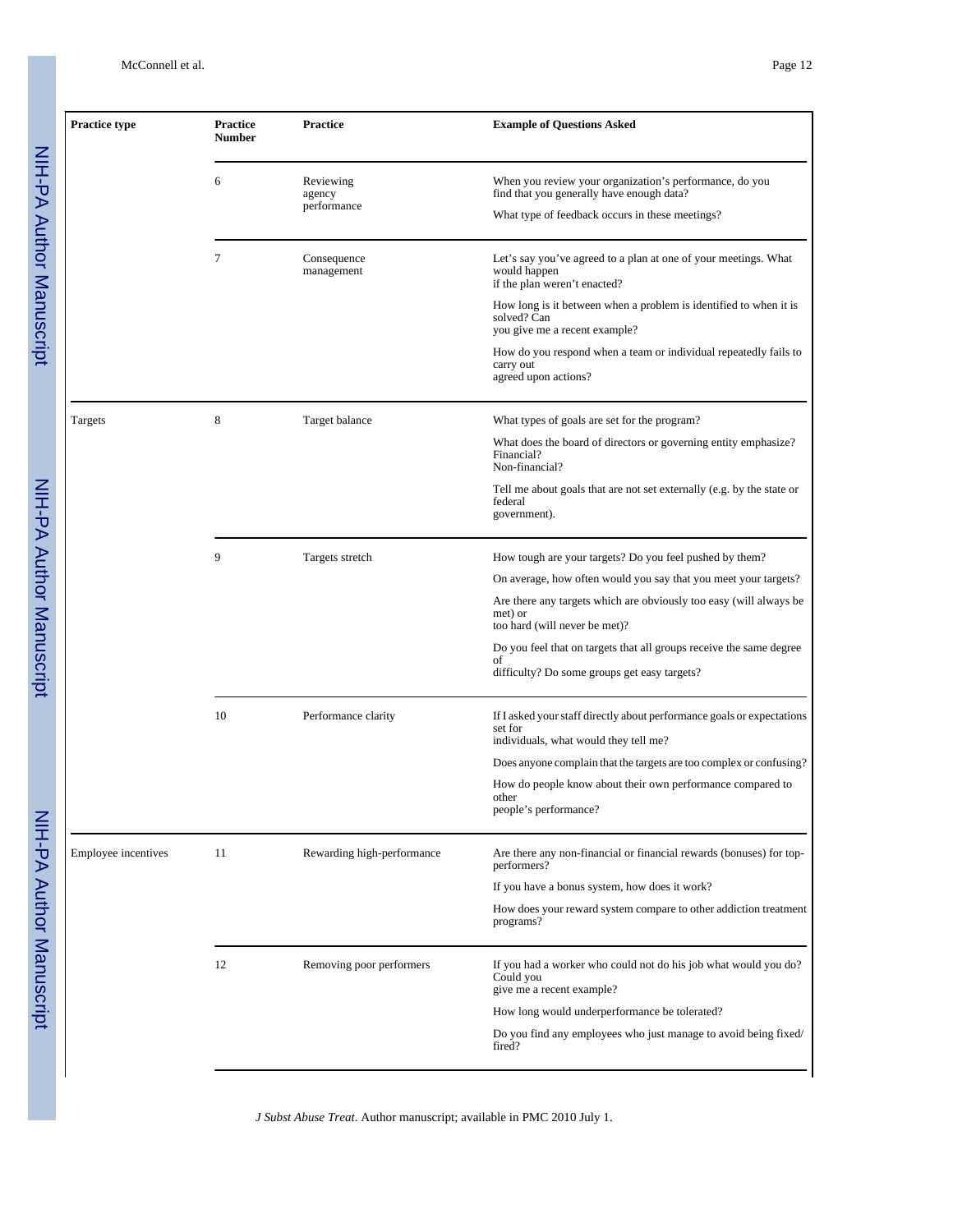| <b>Practice type</b> | <b>Practice</b><br><b>Number</b> | <b>Practice</b>           | <b>Example of Questions Asked</b>                                                                                              |
|----------------------|----------------------------------|---------------------------|--------------------------------------------------------------------------------------------------------------------------------|
|                      | 13                               | Promoting high performers | Tell me about your promotion system.                                                                                           |
|                      |                                  |                           | What about poor performers – do they get promoted more slowly?<br>Are there<br>any examples you can think of?                  |
|                      |                                  |                           | How would you identify and develop (i.e. train) your star<br>performers?                                                       |
|                      |                                  |                           | If two people both joined the agency 5 years ago and one was much<br>better<br>than the other would he/she be promoted faster? |
|                      | 14                               | Retaining talent          | If you had a star performer who wanted to leave what would your<br>organization do?                                            |
|                      |                                  |                           | Could you give me an example of a star performers being persuaded<br>to stay<br>after wanting to leave?                        |
|                      |                                  |                           | Could you give me an example of a star performer who left the<br>organization<br>without anyone trying to keep them?           |

## **Appendix B**

#### **Management Practice Interview Guide and Example Responses for Addiction Treatment Programs**

Any score from 1 to 5 can be given, but the scoring guide and examples are only provided for scores of 1, 3 and 5.

#### (1) Client flow process (intake)

a. Briefly describe the intake process for clients, from first call to enrollment in treatment.

b. What have you done to improve the intake process? Please provide specific examples.

| Scoring grid:    | Score 1                                                                                                                                      | Score 3                                                                                                                                                                                                                | Score 5                                                                                                                                                                                                                                                                                                                          |
|------------------|----------------------------------------------------------------------------------------------------------------------------------------------|------------------------------------------------------------------------------------------------------------------------------------------------------------------------------------------------------------------------|----------------------------------------------------------------------------------------------------------------------------------------------------------------------------------------------------------------------------------------------------------------------------------------------------------------------------------|
|                  | Program does not use any<br>policies or process measures that<br>would improve intake.                                                       | Some effort is made to improve<br>in-take, but these efforts are not<br>program-wide, and their<br>effectiveness has not been<br>evaluated.                                                                            | Continual efforts to improve in-<br>take are undertaken. The Plan-<br>Do-Study-Act cycle is a core<br>component of the organization                                                                                                                                                                                              |
| <b>Examples:</b> | A program enrolls clients without<br>any specific methods for making<br>the intake process as quick,<br>efficient, and friendly as possible. | An organization has reduced its<br>paperwork last year, but has<br>made no further goals. No<br>apparent emphasis is placed on<br>making the clients feel welcome<br>or recognized at the point of<br>initial contact. | In the last year, an agency has<br>reduced paperwork, moved to<br>access-on-demand models and<br>is working on a plan to improve<br>retention. The layout of the client<br>flow process has been changed<br>to insure that clients are not left<br>waiting for long periods of time.<br>PDSA cycles occur on a monthly<br>basis. |

#### **(4) Performance tracking**

c. What kind of performance indicators (e.g. no-shows, successful discharges, etc.) do you track?

d. How are the data collected?

e. How frequently are these measured? Who gets to see these data?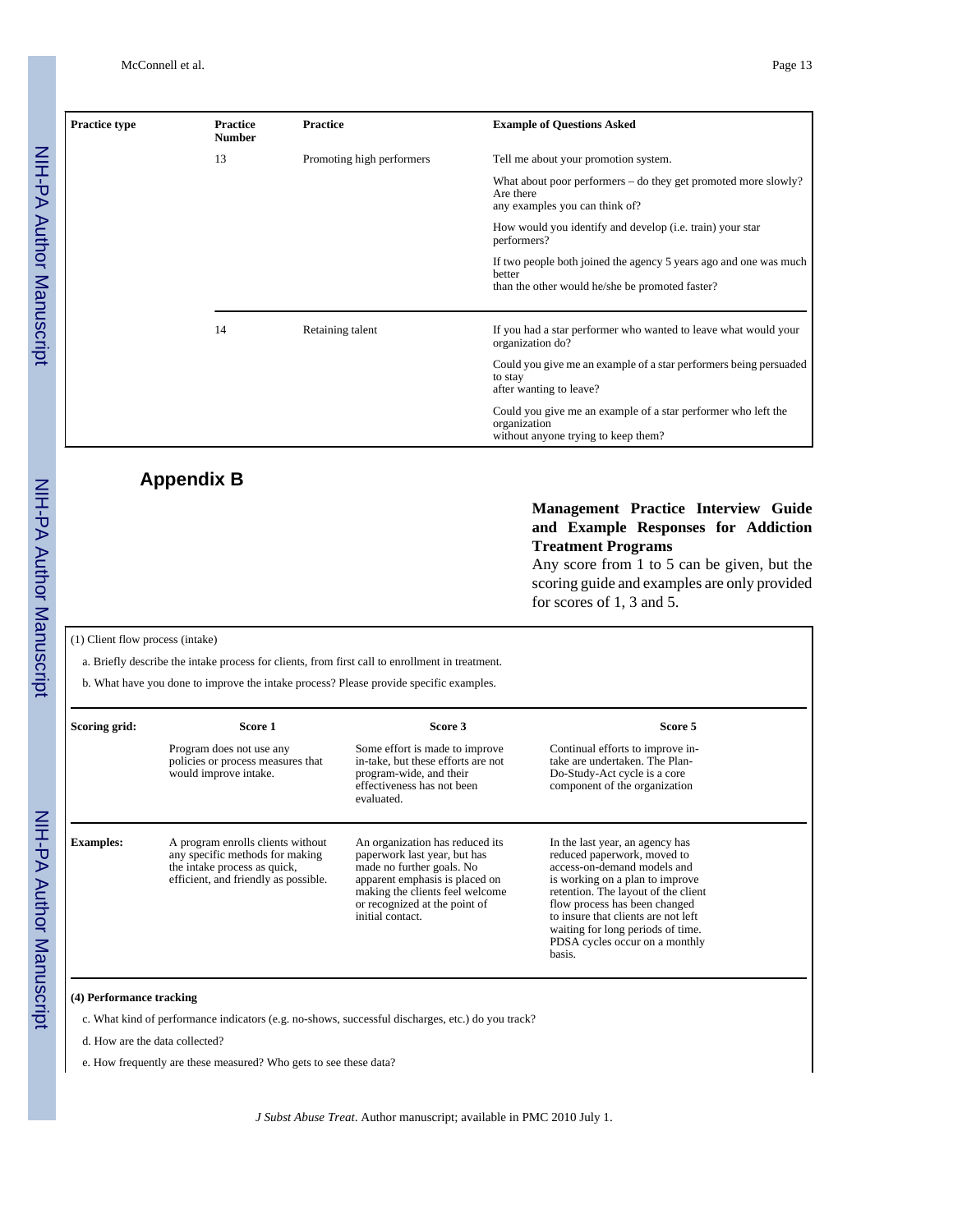NIH-PA Author Manuscript

NIH-PA Author Manuscript

NIH-PA Author Manuscript

NIH-PA Author Manuscript

NIH-PA Author Manuscript

NIH-PA Author Manuscript

| Scoring grid:      | Score 1                                                                                                                                                                                                                                      | Score 3                                                                                                                                                                                                                           | Score 5                                                                                                                                                                                                                                                                                                                                                                                                           |
|--------------------|----------------------------------------------------------------------------------------------------------------------------------------------------------------------------------------------------------------------------------------------|-----------------------------------------------------------------------------------------------------------------------------------------------------------------------------------------------------------------------------------|-------------------------------------------------------------------------------------------------------------------------------------------------------------------------------------------------------------------------------------------------------------------------------------------------------------------------------------------------------------------------------------------------------------------|
|                    | Measures tracked do not indicate<br>directly if overall agency<br>objectives are being met.<br>Tracking is an ad-hoc process<br>(certain processes aren't tracked<br>at all)                                                                 | Most key performance indicators<br>are tracked formally. Tracking is<br>overseen by senior<br>management.                                                                                                                         | Performance is continuously<br>tracked and communicated, both<br>formally and informally, to all staff<br>using a range of visual<br>management tools.                                                                                                                                                                                                                                                            |
| <b>Examples:</b>   | One program tracks a range of<br>measures when the manager<br>does not think that case load is<br>sufficient. He last requested<br>these reports about 8 months<br>ago and had them printed for a<br>week until revenues increased<br>again. | Several key performance<br>indicators are tracked throughout<br>the treatment process; however,<br>this information is not<br>communicated to clinicians and<br>other employees.                                                  | Key performance indicators are<br>tracked throughout the treatment<br>process. These markers are<br>related to weekly target and other<br>performance indicators. The<br>manager meets with the staff<br>every week to discuss the week<br>past and the one ahead and uses<br>monthly company meetings to<br>present a larger view of the goals<br>to date and strategic direction of<br>the agency to employees. |
| (8) Target balance |                                                                                                                                                                                                                                              |                                                                                                                                                                                                                                   |                                                                                                                                                                                                                                                                                                                                                                                                                   |
|                    | a. What types of goals are set for the program?                                                                                                                                                                                              |                                                                                                                                                                                                                                   |                                                                                                                                                                                                                                                                                                                                                                                                                   |
|                    | b. What does the board of directors or governing entity emphasize? Financial? Non-financial?                                                                                                                                                 |                                                                                                                                                                                                                                   |                                                                                                                                                                                                                                                                                                                                                                                                                   |
|                    | c. Tell me about goals that are not set externally (e.g. by the state or federal government).                                                                                                                                                |                                                                                                                                                                                                                                   |                                                                                                                                                                                                                                                                                                                                                                                                                   |
| Scoring grid:      | Score 1                                                                                                                                                                                                                                      | Score 3                                                                                                                                                                                                                           | Score 5                                                                                                                                                                                                                                                                                                                                                                                                           |
|                    | Goals are exclusively financial or<br>operational                                                                                                                                                                                            | Goals include non-financial<br>targets (such as client<br>treatment/outcomes), though<br>they are not reinforced<br>throughout the rest of<br>organization.                                                                       | Goals are a balance of financial<br>and non-financial targets. Non-<br>financial targets are considered<br>more inspiring and challenging<br>than financials alone.                                                                                                                                                                                                                                               |
| <b>Examples:</b>   | Targets are exclusively<br>operational. Specifically, volume<br>is the only meaningful objective,<br>with no targeting of quality<br>measures, such as access, no-<br>shows, or retention.                                                   | Strategic goals are very<br>important. They focus on market<br>share and try to maintain a<br>reputation for having a high<br>quality of care. However,<br>clinicians and administrative staff<br>are not aware of those targets. | Everyone in the agency is given<br>a mix of operational and financial<br>targets. Agency directors<br>communicate financial and client<br>outcomes to the employees in a<br>way they found effective – for<br>example telling workers they are<br>having a good week through<br>program-wide announcements<br>that are acknowledged and<br>celebrated by all employees.                                           |
|                    | (11) Rewarding high-performance                                                                                                                                                                                                              |                                                                                                                                                                                                                                   |                                                                                                                                                                                                                                                                                                                                                                                                                   |
|                    | a. Are there any non-financial or financial rewards (bonuses) for top-performers?                                                                                                                                                            |                                                                                                                                                                                                                                   |                                                                                                                                                                                                                                                                                                                                                                                                                   |
|                    | b. If you have a bonus system, how does it work?                                                                                                                                                                                             |                                                                                                                                                                                                                                   |                                                                                                                                                                                                                                                                                                                                                                                                                   |
|                    | c. How does your reward system compare to other addiction treatment programs?                                                                                                                                                                |                                                                                                                                                                                                                                   |                                                                                                                                                                                                                                                                                                                                                                                                                   |
| Scoring grid:      | Score 1                                                                                                                                                                                                                                      | Score 3                                                                                                                                                                                                                           | Score 5                                                                                                                                                                                                                                                                                                                                                                                                           |
|                    | People within our organization                                                                                                                                                                                                               | Our organization has an                                                                                                                                                                                                           | We strive to outperform the other<br>organizations by providing                                                                                                                                                                                                                                                                                                                                                   |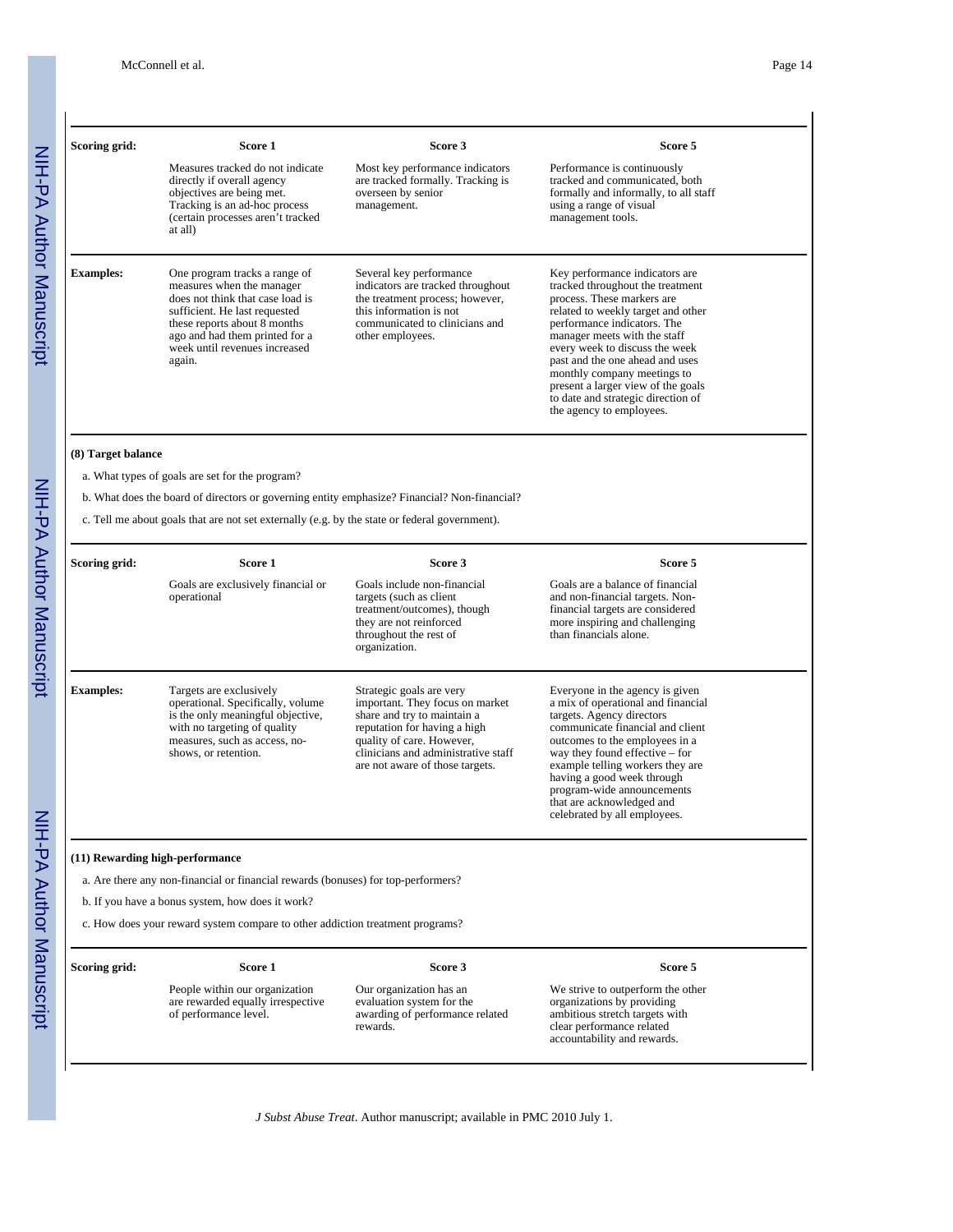NIH-PA Author Manuscript NIH-PA Author Manuscript

**Examples:** A program pays its people equally and regardless of performance. The management said to us "there are no incentives to perform well in our program". Even the management is paid an hourly wage, with no bonus pay.

A program has an awards system based on two components: the individual's performance and overall company performance.

A program sets ambitious targets, rewarded through a combination of bonuses linked to performance, team lunches cooked by management, family picnics, movie passes and dinner vouchers at nice local restaurants. They also motivate staff to try by giving awards for perfect attendance, best suggestion etc.

## **Appendix C**

Regression Results - Dependent Variable is Days-to-Treatment, Independent VariableIinclude Controls and EachIindividual Management Practice Score (1– 14).

| Practice type                         | <b>Practice</b>                     | <b>Regression coefficient</b>      |
|---------------------------------------|-------------------------------------|------------------------------------|
| Intake and Retention                  | (1) Client flow process<br>(intake) | $-0.156$ ***<br>(0.061)            |
|                                       | (2) Client retention                | $-0.131$ **<br>(0.064)             |
| Quality monitoring and<br>improvement | (3) Continuous<br>improvement       | $-0.167$ **<br>(0.069)             |
|                                       | (4) Performance tracking            | $-0.191$ <sub>***</sub><br>(0.069) |
|                                       | (5) Performance review              | $-0.100$<br>(0.072)                |
|                                       | (6) Reviewing agency<br>performance | $-0.235$ ***<br>(0.075)            |
|                                       | (7) Consequence<br>management       | $-0.085$<br>(0.060)                |
| Targets                               | (8) Target balance                  | $-0.217$ ***<br>(0.060)            |
|                                       | (9) Targets stretch                 | $-0.084$<br>(0.066)                |
|                                       | (10) Performance clarity            | $-0.148$ **<br>(0.066)             |
| <b>Employee incentives</b>            | (11) Rewarding high-<br>performance | $-0.100$<br>(0.076)                |
|                                       | (12) Removing poor<br>performers    | 0.000<br>(0.069)                   |
|                                       | (13) Promoting high<br>performers   | $-0.080$<br>(0.069)                |
|                                       | (14) Retaining talent               | 0.053<br>(0.089)                   |

Table displays coefficients with program-clustered standard errors in parentheses

*\** significant at 10%;

*\*\**significant at 5%;

*\*\*\**significant at 1%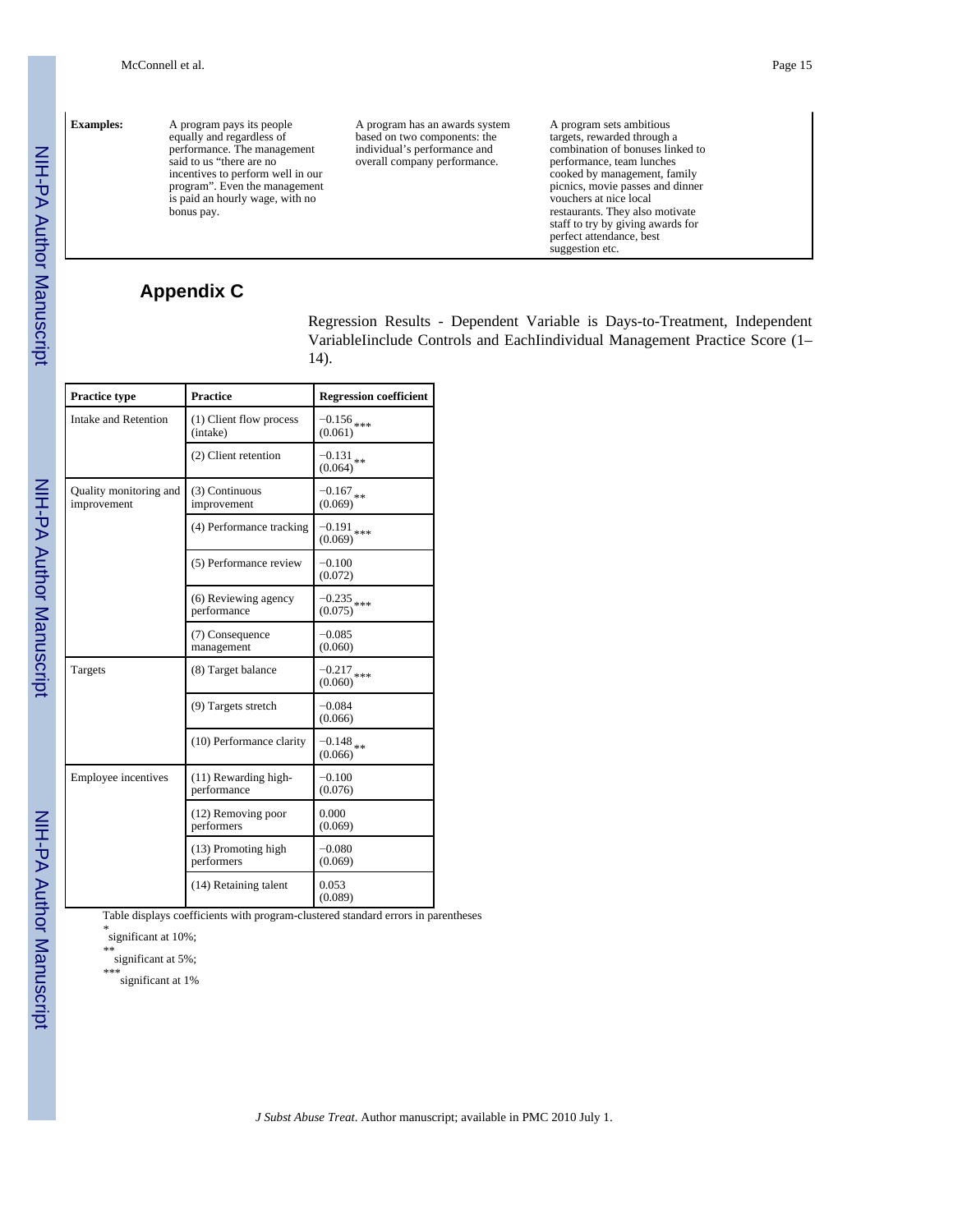McConnell et al. Page 16



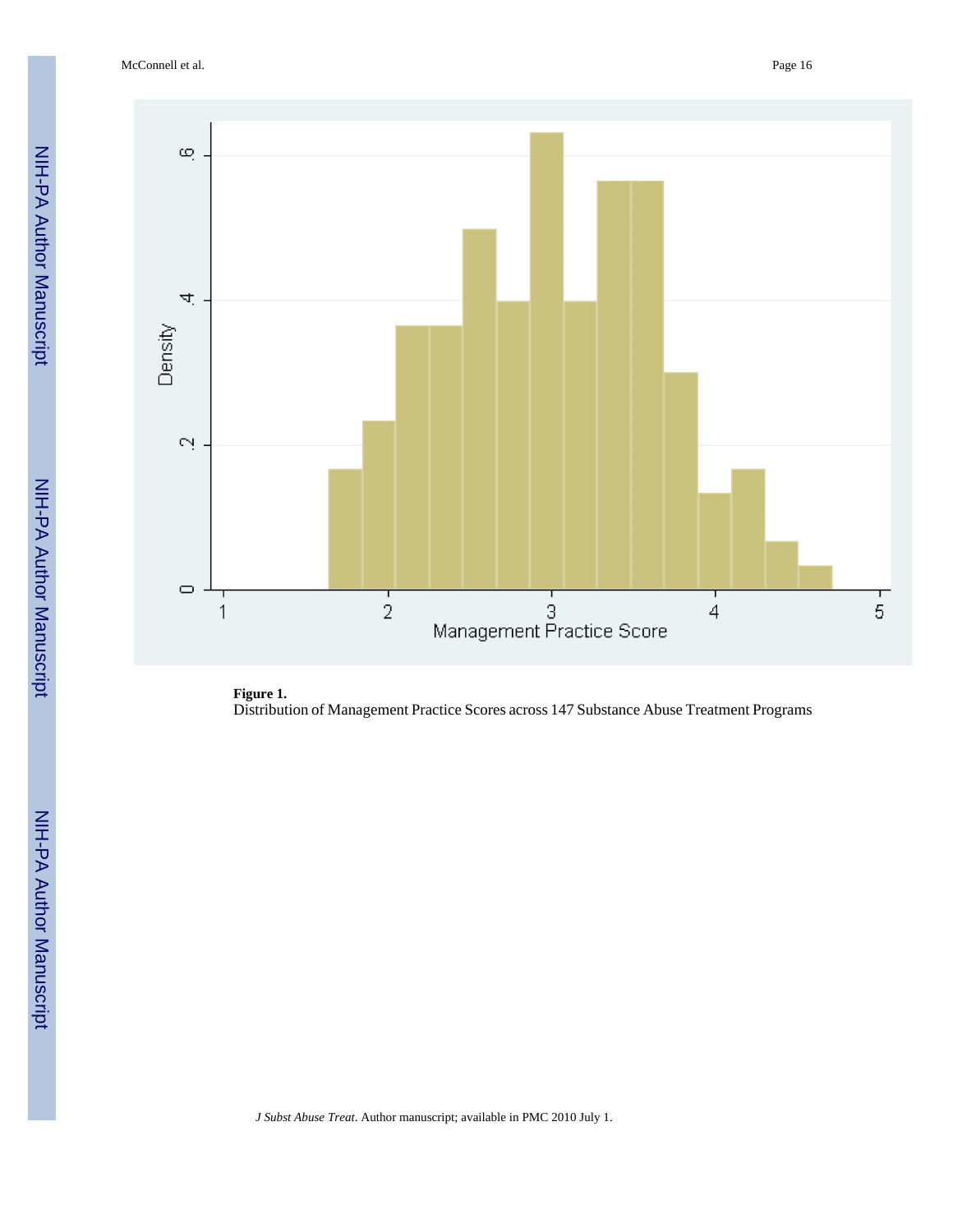Dimensions of management practice

| <b>Practice type</b>                  | <b>Practice</b>                  | <b>Content</b>                                              |
|---------------------------------------|----------------------------------|-------------------------------------------------------------|
| Intake and Retention                  | (1) Client flow process (intake) | Attention/effort given to<br>client intake                  |
|                                       | (2) Client retention             | Attention/effort given to<br>client retention               |
| Quality monitoring<br>and improvement | (3) Continuous improvement       | Structure of quality<br>improvment                          |
|                                       | (4) Performance tracking         | Types of data collected                                     |
|                                       | (5) Performance review           | Use of data                                                 |
|                                       | (6) Reviewing agency performance | Feedback within the<br>organization                         |
|                                       | (7) Consequence management       | Attention/effort given to<br>reaching programmatic<br>goals |
| Targets                               | (8) Target balance               | Range of goals set for<br>program                           |
|                                       | (9) Targets stretch              | Difficulty of goals set for<br>program                      |
|                                       | (10) Performance clarity         | Clarity of goals set for<br>program                         |
| Employee incentives                   | (11) Rewarding high-performance  | Bonus/reward system for<br>employees                        |
|                                       | (12) Removing poor performers    | Managing<br>underperformance                                |
|                                       | (13) Promoting high performers   | Promotion mechanisms                                        |
|                                       | (14) Retaining talent            | Attention/effort given to<br>keeping the best<br>employees  |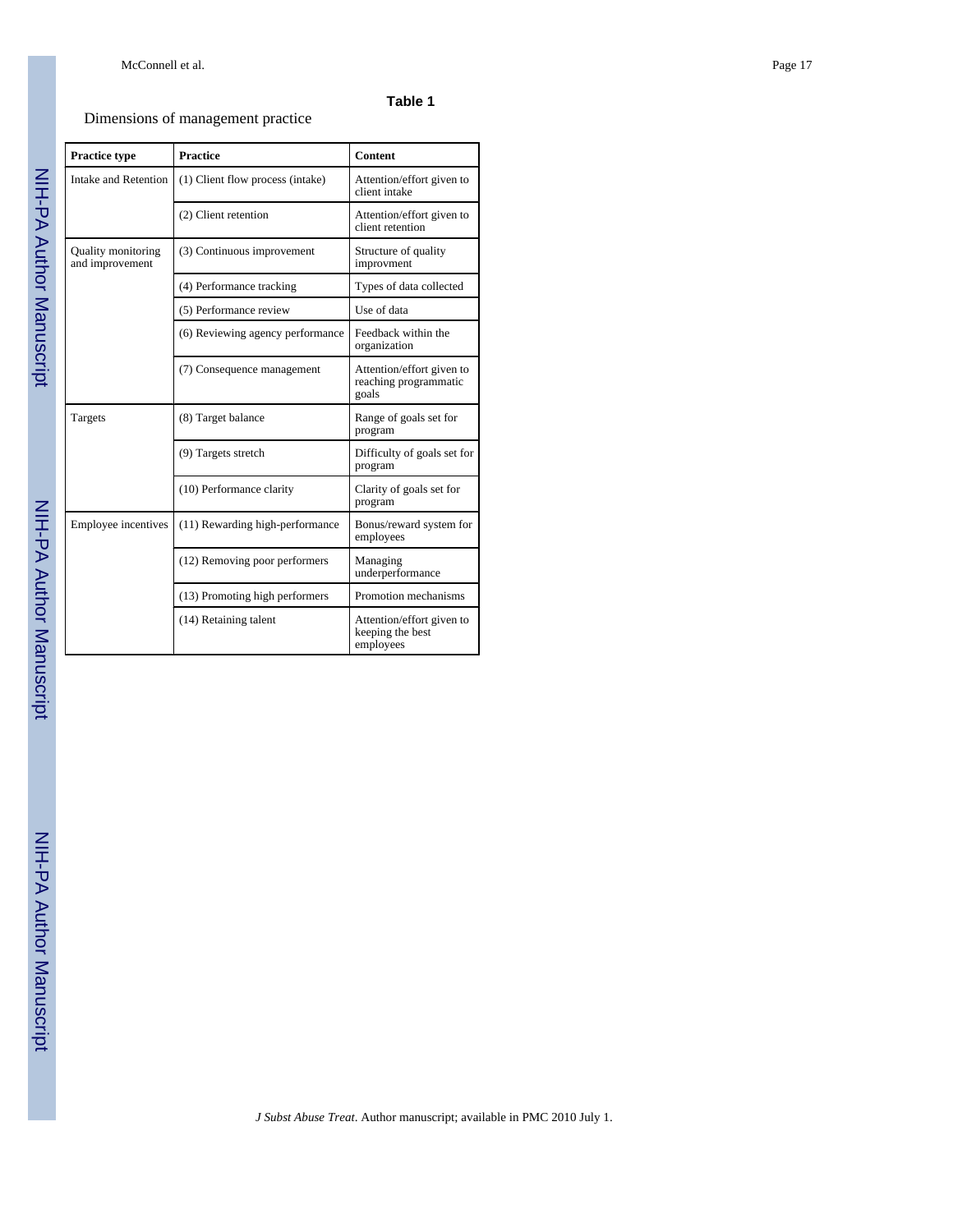Descriptive characteristics

| <b>Variable</b>                            | Mean     | <b>Standard</b><br>deviation | Number of<br>programs | Number of<br>observations |
|--------------------------------------------|----------|------------------------------|-----------------------|---------------------------|
| Management practice<br>score               | 3.0      | 0.66                         | 147                   | 147                       |
| Z-score                                    | 0        |                              | 147                   | 147                       |
| Days-to-treatment                          | 6.2      | 7.7                          | 147                   | **<br>1087                |
| <b>Employee FTE</b>                        | 13.7     | 20.6                         | 147                   | 147                       |
| Revenue per FTE                            | \$57,664 | \$42,623                     | 119                   | $224***$                  |
| <b>Operating Margin</b>                    | $-2%$    | 26%                          | 115                   | ****<br>216               |
| Number of competitors<br>in catchment area | 5.2      | 5.8                          | 141                   | 141                       |

*\** Note – number of programs may be less than 147 due to missing data

*\*\**On average, each agency received 7.3 (std. dev 2.2) pseudo-patient phone calls.

*\*\*\**105 programs provided 2 years of revenue data; 14 provided only one year of revenue data.

*\*\*\*\**101 programs provided 2 years of margin data, 14 provided only one year of margin data.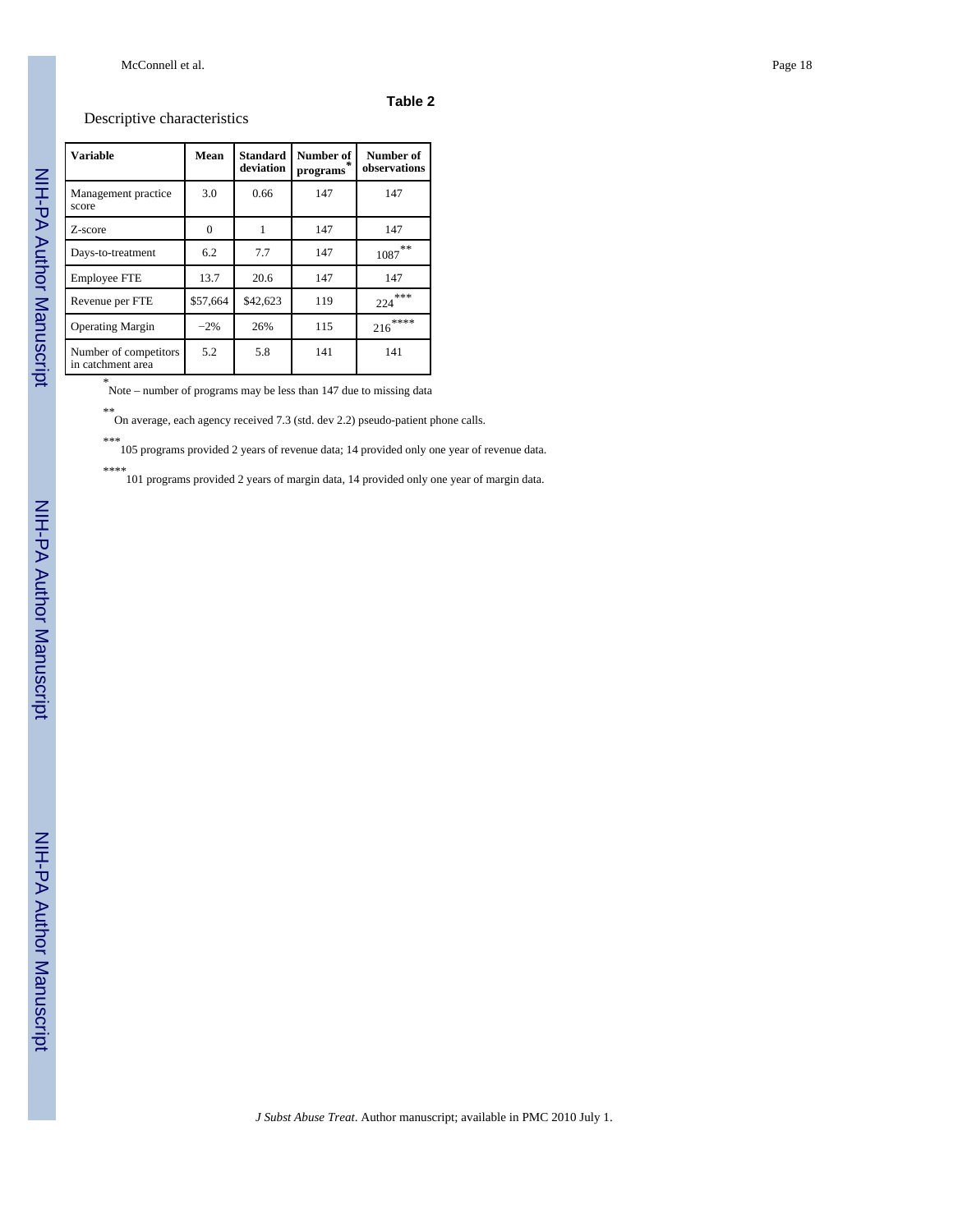Negative binomial model results for days-to-treatment

| <b>Independent variables</b>                                                                            | Dependent variable: days-<br>to-treatment |
|---------------------------------------------------------------------------------------------------------|-------------------------------------------|
| Management Practice z-<br>score                                                                         | $-0.307$<br>(0, 102)                      |
| <b>Employee FTE</b>                                                                                     | 0.002<br>(0.003)                          |
| Additional control variables:<br>Interviewer, state, Month-of-<br>Interview, and Day-of-Call<br>dummies | Included                                  |
| Observations                                                                                            | 1081                                      |
| Individual programs                                                                                     | 147                                       |

Note: Total observations represent 1081 pseudo-patient phone calls to 147 programs; Table displays coefficients with program-clustered standard errors in parentheses

*\** significant at 1%

NIH-PA Author Manuscript

NIH-PA Author Manuscript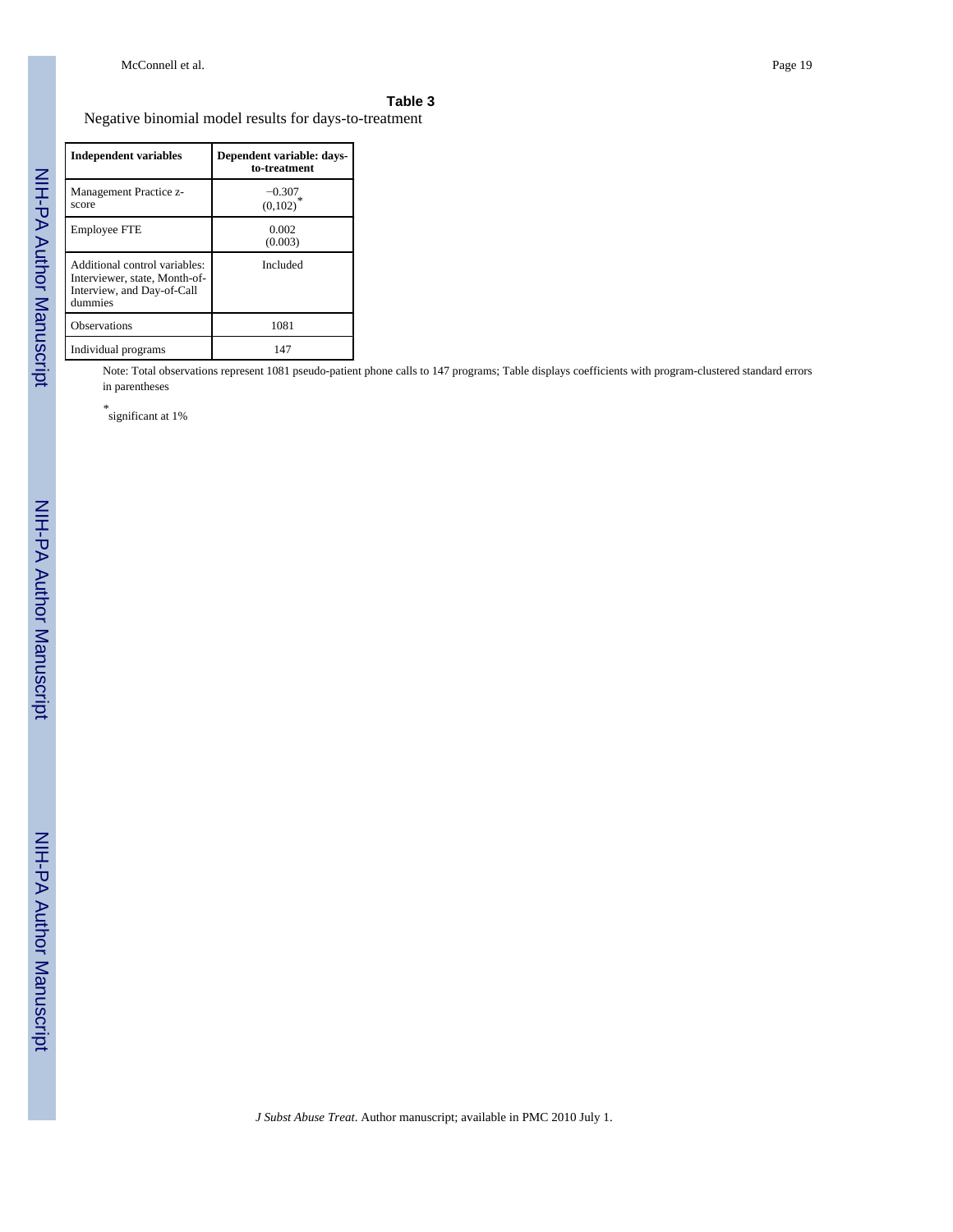Linear regression results for financial outcomes

| <b>Independent variables</b>                                                                           | <b>Dependent</b><br>variable:<br>In(Revenues/Em<br>plovee FTE) | Dependent variable:<br><b>Operating Margin</b> |
|--------------------------------------------------------------------------------------------------------|----------------------------------------------------------------|------------------------------------------------|
| Management Practice z-<br>score                                                                        | 0.196<br>(0.114)                                               | 0.011<br>(0.032)                               |
| ln(Employee FTE)                                                                                       | $-0.559$<br>(0.133)                                            | 0.025<br>(0.032)                               |
| Additional control<br>variables: Interviewer,<br>state, Month-of-Interview,<br>and Day-of-Call dummies | Included                                                       | Included                                       |
| Observations                                                                                           | 224                                                            | 216                                            |
| Individual programs                                                                                    | 119                                                            | 115                                            |

Note: Table displays coefficients with program-clustered standard errors in parentheses

*\** significant at 1%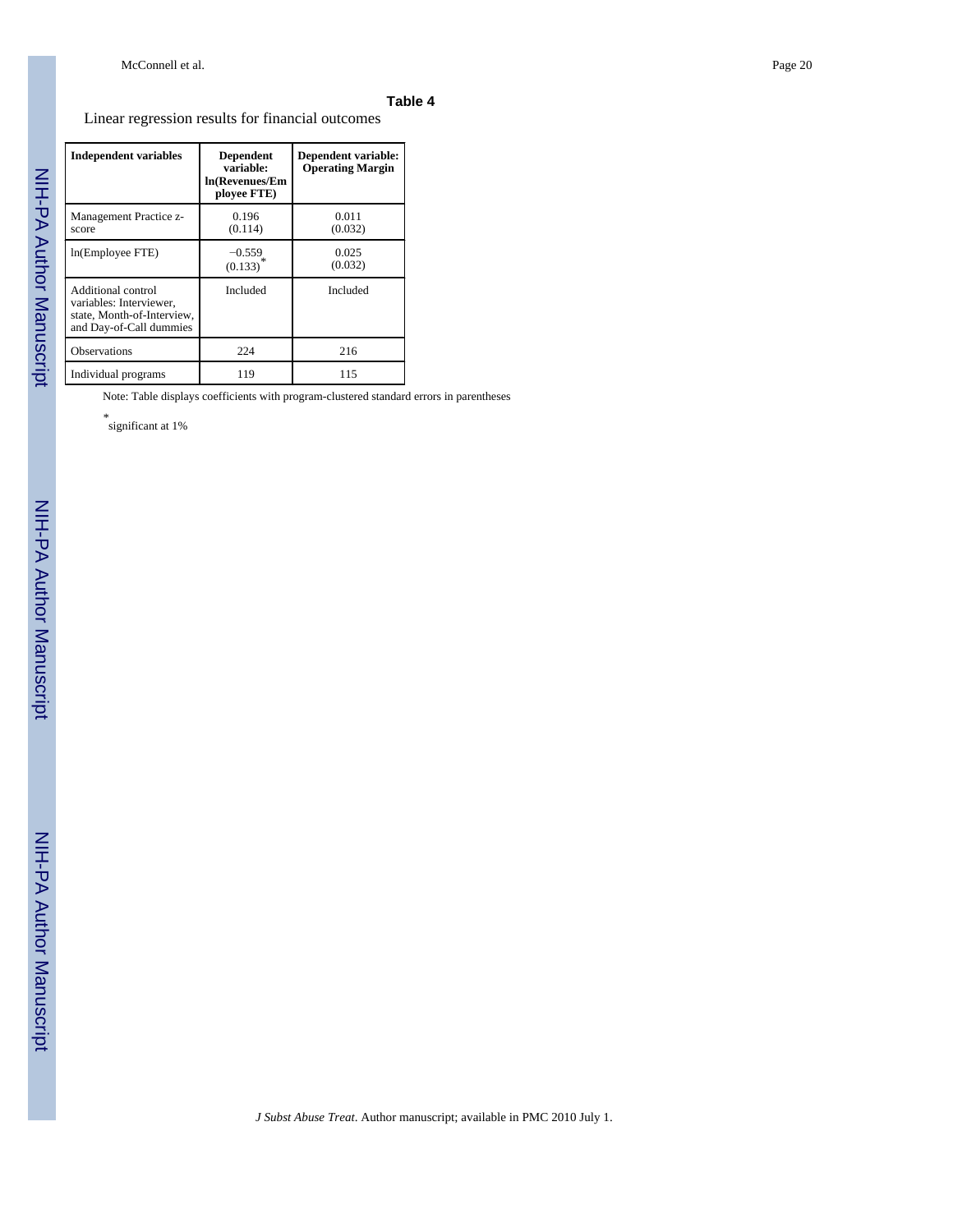Linear regression results for Management Practice z-score, number of competitors and controls

| <b>Independent variables</b>                            | Dependent variable:<br><b>Management Practice z-</b><br>score |  |
|---------------------------------------------------------|---------------------------------------------------------------|--|
| Number of competitors in<br>catchment area              | 0.021<br>∗<br>(0.010)                                         |  |
| Interviewer, state and<br>month-of-Interview<br>dummies | Included                                                      |  |
| Individual programs                                     | 141                                                           |  |

Robust standard errors in parentheses

*\** significant at 5%